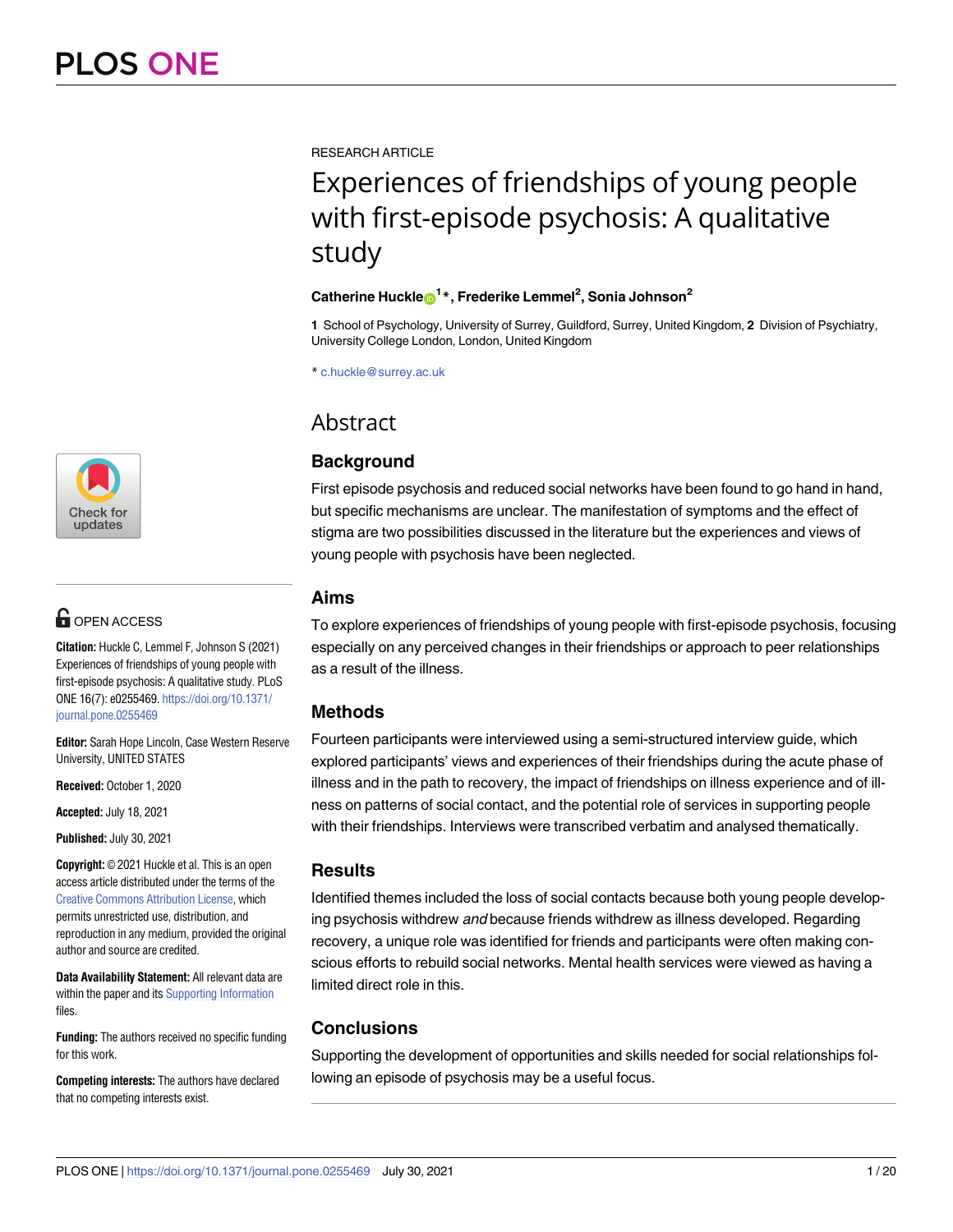#### <span id="page-1-0"></span>**Introduction**

#### **Psychosis and friendships: Stigma and symptoms**

First episode psychosis has been found to be associated with social difficulties such as interpersonal discomfort, loneliness, isolation and poor perceived social support  $[1-3]$  $[1-3]$ . However, the causality and specific mechanisms remain unclear.

Previous literature suggests that individuals experiencing first-episode psychosis have reduced social networks (friends and confidants rather than family) and less access to social support compared to others [\[4](#page-17-0)]. It appears that this constricted social support and reduced satisfaction with social contacts precedes onset of a diagnosis of psychosis  $[2, 4]$  $[2, 4]$  $[2, 4]$  $[2, 4]$  (however, it is worth noting that fewer friends and greater loneliness than healthy controls are also reported for people with at risk mental states across diagnostic categories [\[5\]](#page-17-0)). These findings are of clinical importance as frequency of contact with friends in early psychosis has been found to be a predictor of clinical recovery, though direction of causality is uncertain [[6](#page-17-0)].

If social networks are already limited at an early stage, early intervention with a social focus may be important. Two explanations have been put forward for the deterioration of social networks associated with early psychosis. Firstly, both stigma and self-stigma have potentially serious impact on social interactions  $[7, p. 225]$  $[7, p. 225]$  $[7, p. 225]$ , and it seems this may be particularly significant for people living with psychosis (for example, individuals with psychosis report more rejection experiences than individuals with other mental disorders [[8\]](#page-17-0)). One potential reason is that there is a common perception in the general population that individuals with symptoms of psychosis may behave violently [\[9](#page-17-0)]. Less explicit fears are also known; individuals suffering from psychotic illness can struggle to fit into normal patterns of social interaction, and this can feel uncomfortable and awkward for those around them resulting in reduced social contacts and peer relationships breaking down [\[10](#page-17-0)]. However, research has tended to be carried out in relation to hypothetical situations [\[11\]](#page-17-0): it is not clear whether *established* peer friendships break down as a result of stigmatising attitudes of the other.

Self-Stigma could also account for a reduction in social contacts, and refers to the internalisation of negative perceptions of oneself: living in a society that endorses stigmatising ideas may lead individuals to believe they are less valued, impacting on self-esteem and confidence [\[12\]](#page-17-0). Accordingly, theory in social psychology suggests that reciprocity is key to successful friendships [\[13\]](#page-17-0), but clients with severe mental illness can feel that they have little social currency; they may have few physical or emotional resources [\[14\]](#page-17-0). Individuals report missing friendship reciprocity in the asymmetrical friendships that often characterise the vulnerable state of mental illness [[15](#page-17-0)]. Some may believe their illness to be so repellent that they are reluctant to subject their friends and family to their positive symptoms, and so withdraw from these relationships [[14](#page-17-0)].

It is also possible that individuals with psychosis withdraw because their symptoms make it difficult to cope in social situations. Rofe [[16](#page-17-0)] documented that stress can motivate individuals to seek out the company of others, but only when those others might serve to reduce the stress experienced. It then follows that individuals experiencing psychosis might withdraw from others, as there is the potential for the presence of others to exacerbate stress levels, particularly if symptoms include delusions and hallucinations. So-called positive symptoms may have thematic content directly at odds with friendship (ideas of paranoia, for example) or may involve a process that indirectly interferes with positive social interaction (such as distraction by voices). [[17](#page-17-0)]. Further explicating this relationship, Davidson [\[15\]](#page-17-0) reports that individuals suffering from psychosis may feel vulnerable to external stimulation and therefore choose to withdraw from peer relationships to protect themselves.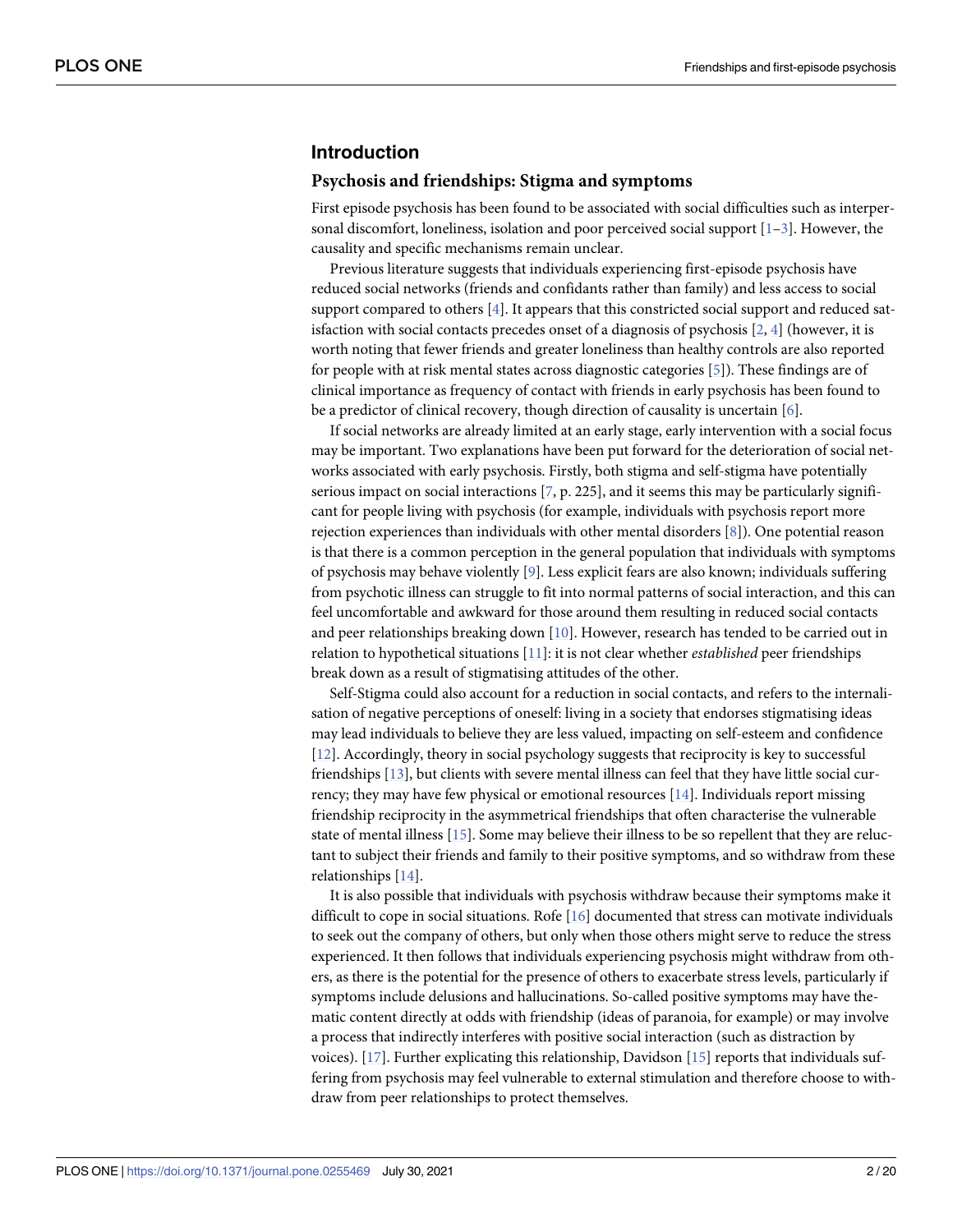#### <span id="page-2-0"></span>**The role of peer relationships in recovery**

Reduction in social relationships has a significant impact on recovery from psychosis, and the size of social network has been found to account for 12.2% of the variance in Quality of Life scores, an established measure of recovery [[8\]](#page-17-0). This effect is specific to friendship rather than family interaction and is significantly predictive of clinical recovery from first-episode psycho- $sis [6]$  $sis [6]$  $sis [6]$ .

One of the mechanisms by which social interaction may have a positive effect on recovery is by enabling individuals to 'step out' of the illness [[18](#page-17-0)] and to develop a sense of belonging and hope, which leads to a lesser need for paranoid beliefs [\[15\]](#page-17-0). Participants have identified the journey from "social exclusion to social inclusion" (p58) as key to their concept of recovery from psychosis [\[19\]](#page-17-0). Opportunities to build reciprocal and supportive relationships during hospitalisation and service-led activities may be the first stage in this process of 'belonging'. However, as with all human relationships, social contact comes with a risk of feelings of rejection, particularly caused by stigma, de-socialisation, exclusion and loss of roles. This dichotomy has been described as the "double-edged" (p56) nature of social factors in recovery [[20](#page-17-0)].

As might be expected as a consequence of reduced social contacts, high levels of loneliness in individuals experiencing psychosis have been identified [\[21\]](#page-17-0). There is growing interest in developing interventions to combat loneliness and social isolation among people recovering from mental health problems but substantial evidence is limited [[22](#page-17-0), [23](#page-17-0)]. Understanding disruptions to close relationships at the early stages of psychosis has potential to inform interventions to prevent long-term loneliness. This, taken with the clear impact of social relationships on recovery, provide a strong rationale for learning more about the initial mechanisms that lead to reduced social networks. In this paper we aim to explore in depth experiences of friendship and their maintenance or disruption in the early stages of psychosis.

#### **Methods**

The study comes under the heading "Human Subject Research" and was approved by the North West London REC 1 Panel (REC reference approval number: 10/H0722/35). Written, informed consent was obtained from all participants to have their data included in the study and excerpts of interviews included in the final manuscript.

#### **Aims**

The study aimed to answer the following research questions:

- 1. How do people with first-episode psychosis experience friendships?
- 2. How do they perceive any changes in their social contacts or their approach to peer relationships?
- 3. What are their perceptions about what was helpful or unhelpful about friendships in their recovery?
- 4. Do they perceive a role for services in the establishment or maintenance of friendships?

#### **Design**

We invited potential participants to take part regardless of engagement with services or level of social functioning.

The methodology was qualitative and used thematic analysis, as it has been specifically developed to systematically examine the way in which participants make sense of their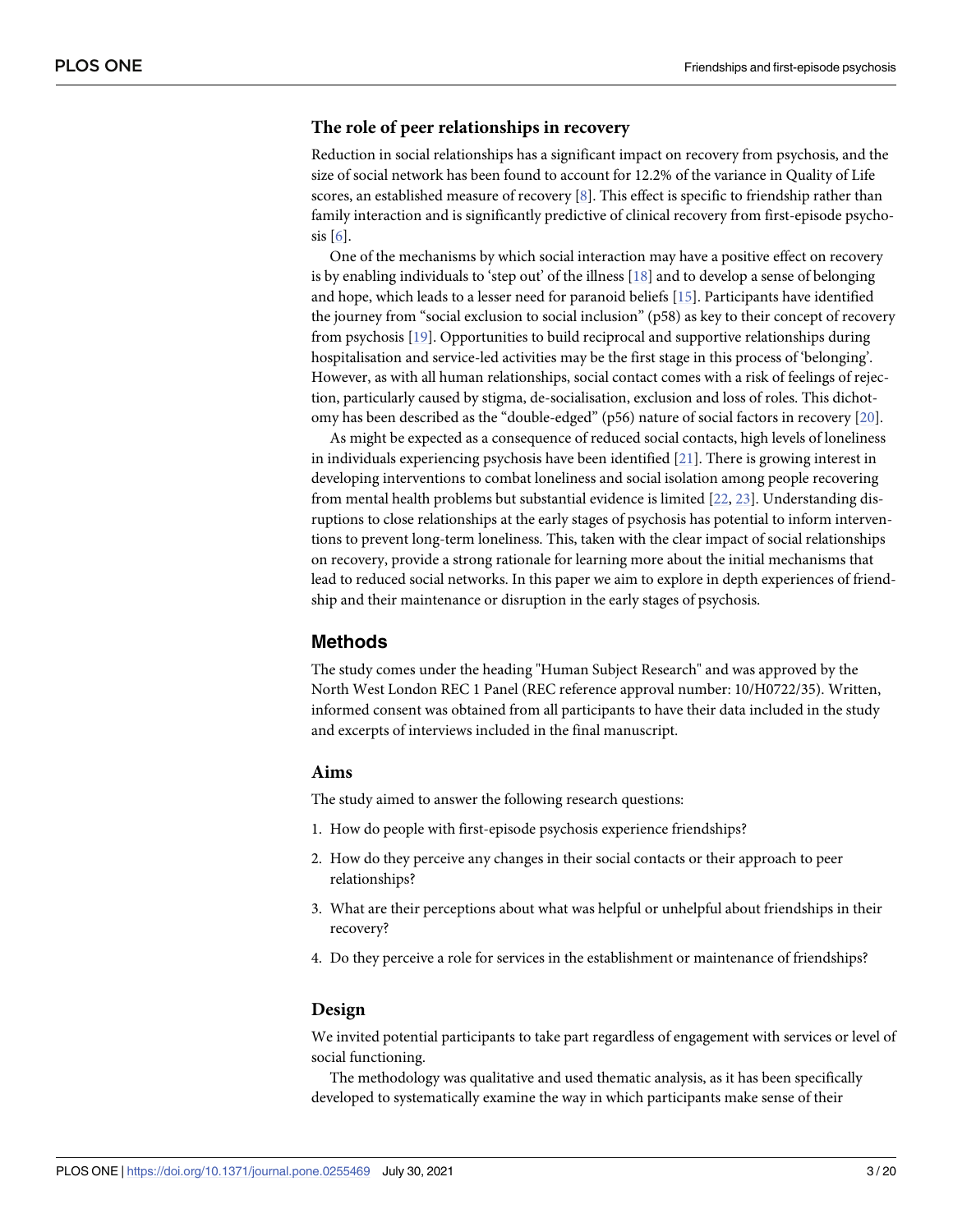<span id="page-3-0"></span>experiences [\[24\]](#page-18-0). The accounts were collected by interview, recorded and transcribed. The research aimed to identify themes that have emerged across participants.

#### **Setting**

This study took place at an NHS early intervention service for psychosis in London. The service catered for young people between the ages of 18 and 34 who were local residents and had entered the service after experiencing a first identified episode of psychotic illness. The service provided care co-ordination, therapeutic intervention, psychiatric evaluation and medication, support to access education, training or employment, relapse prevention and crisis planning. The service also offered social activities and groups such as badminton, walking groups and cinema trips.

#### **Participants**

**Recruitment and sample size.** For the purposes of this study first-episode psychosis was operationally defined as 'first treatment contact' for psychosis [[25](#page-18-0)], in line with the service in which recruitment took place. The limitations of this are acknowledged in terms of the potential for symptoms to be undetected for a period of time and a possible delay in accessing services. For this reason, Duration of Untreated Psychosis (DUP) was collected as reported in clinical notes. This refers to the time between first (detected) onset of psychotic symptoms and the point of accessing treatment. Staff were asked to identify clients on their caseloads who may meet the inclusion criteria:

- Referred to the team at least six months prior to the interview, as it is more likely that these participants would have had time to develop their own narrative of their experience [[26](#page-18-0)].
- Experienced more than one episode of illness, or that they have suffered one episode that has lasted more than one month and has been accompanied by significant and prolonged decline in function.
- Due to limited resources, participants who were not English speaking were not included.

Care co-ordinators approached potential participants and provided information about the study. If participants consented, their contact details were passed to the researcher who contacted them by telephone to allow an opportunity to ask questions, and following this an interview appointment was arranged.

A total of 14 participants were recruited. Sample size was identified using an adaptation of the process described by Francis et al. (2010) [[27\]](#page-18-0): The initial analysis sample size was defined a priori as ten interviews with the stopping criterion defined as three interviews. Purposive sampling was used to include people with a range of characteristics and to reduce the possibility of a 'false' saturation that can occur with homogeneous samples. As new codes emerged at interview nine, recruitment was re-started and four further interviews were carried out (see [S1](#page-16-0) [Appendix](#page-16-0) for more details of evaluation of saturation, and S2 [Appendix](#page-16-0) for summary table of initial codes used to assess whether the stopping criterion had been achieved). At re-evaluation after interview 14 the stopping criterion was reached and code and meaning saturation were assumed (see [Fig](#page-4-0) 1. for pattern of cumulative frequency).

**Participant characteristics.** See [Table](#page-4-0) 1 for characteristics of participants.

#### **Semi-structured interviews**

Semi-structured interviews were carried out to explore personal experiences while specifically focusing on perceptions of change in friendships and the possible role of friendships in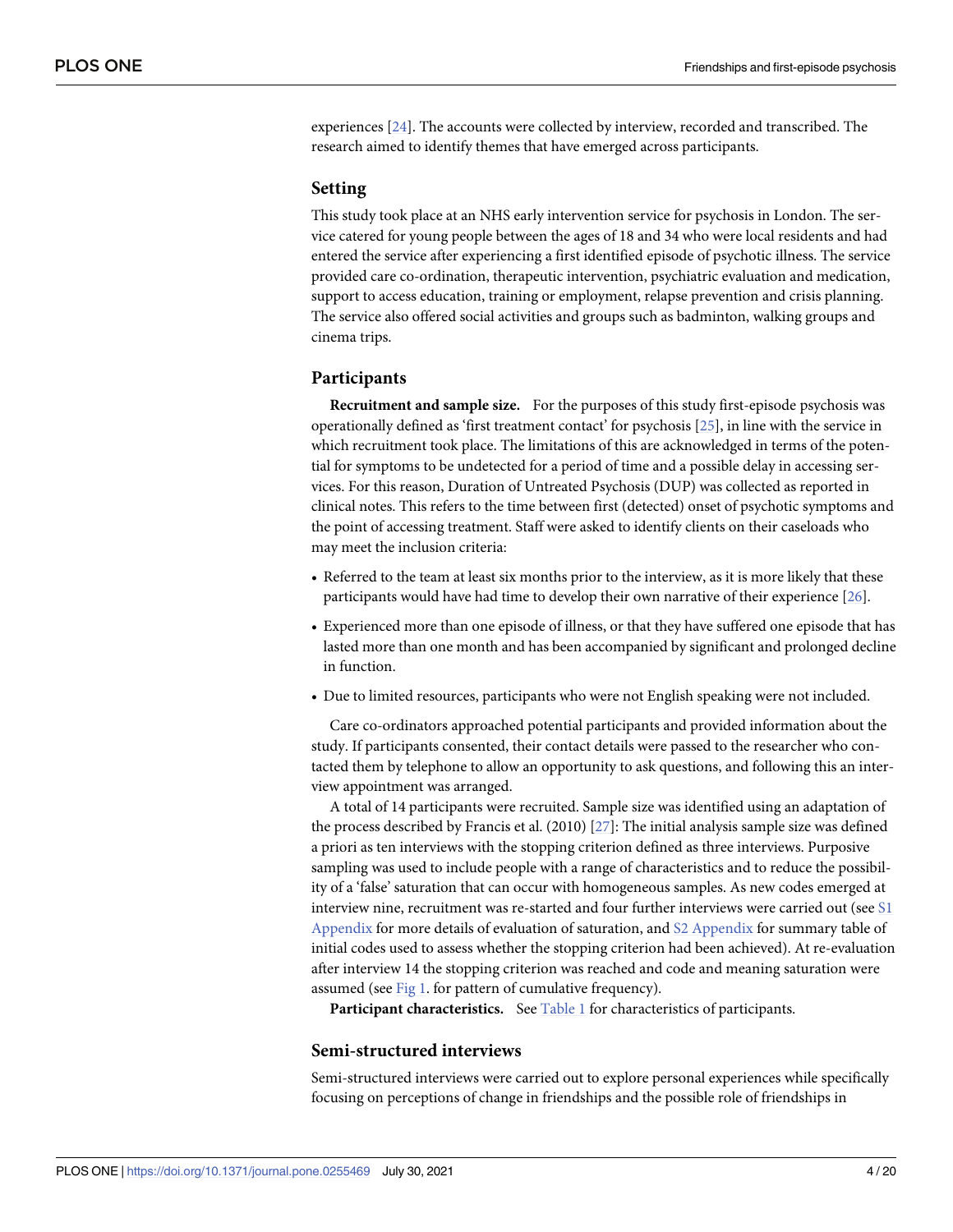<span id="page-4-0"></span>



<https://doi.org/10.1371/journal.pone.0255469.g001>

recovery. Questions were developed to explore mechanisms of change, the "double-edged" nature of social factors in recovery [\[20\]](#page-17-0) and the mixed literature regarding the helpfulness of services in maintaining social functioning [[28](#page-18-0), [29](#page-18-0)]. Interviews were discussed at two serviceuser forum groups to ensure the validity of the questions and to gather feedback about wording and general approach to the subject matter. It was piloted with the first two participants with particular attention given to the apparent ease of the participant, the impact and accessibility of the wording of the questions, the depth of the answers given and the length of the interviews. Participants in these interviews spoke openly and in detail, and the length of the interviews was within the parameters set (first interview: 38 minutes, second interview: 30 minutes). Initial coding of these transcripts indicated that the questions yielded relevant

| <b>Participant Number:</b> | Age | Gender         | Ethnicity            | <b>DUP</b>                       | Time between referral to service & research interview |
|----------------------------|-----|----------------|----------------------|----------------------------------|-------------------------------------------------------|
|                            |     |                |                      | (Months unless otherwise stated) | (Months)                                              |
| 1                          | 26  | F              | White European       | 2                                | 8                                                     |
| 2                          | 21  | F              | Black-British        | 20                               | 15                                                    |
| 3                          | 22  | M              | White British        | 10                               | 24                                                    |
| 4                          | 28  | M              | White British        | 12                               | 27                                                    |
| 5                          | 31  | $\overline{F}$ | Asian                | 36 hours                         | 16                                                    |
| 6                          | 26  | M              | White British        | 2                                | 22                                                    |
| 7                          | 19  | M              | <b>Black African</b> | Not recorded                     | 6                                                     |
| 8                          | 27  | F              | White European       | Not recorded                     | 16                                                    |
| 9                          | 27  | F              | <b>Black British</b> | 1                                | 10                                                    |
| 10                         | 34  | F              | Asian                | 6                                | 29                                                    |
| 11                         | 23  | M              | White European       | $\overline{2}$                   | 34                                                    |
| 12                         | 20  | M              | White European       | 3 weeks                          | 23                                                    |
| 13                         | 24  | F              | White European       | Not recorded                     | 24                                                    |
| 14                         | 24  | M              | White European       | 1                                | 14                                                    |

|  | Table 1. Characteristics of participants. |  |
|--|-------------------------------------------|--|
|--|-------------------------------------------|--|

DUP = Duration of Untreated Psychosis.

<https://doi.org/10.1371/journal.pone.0255469.t001>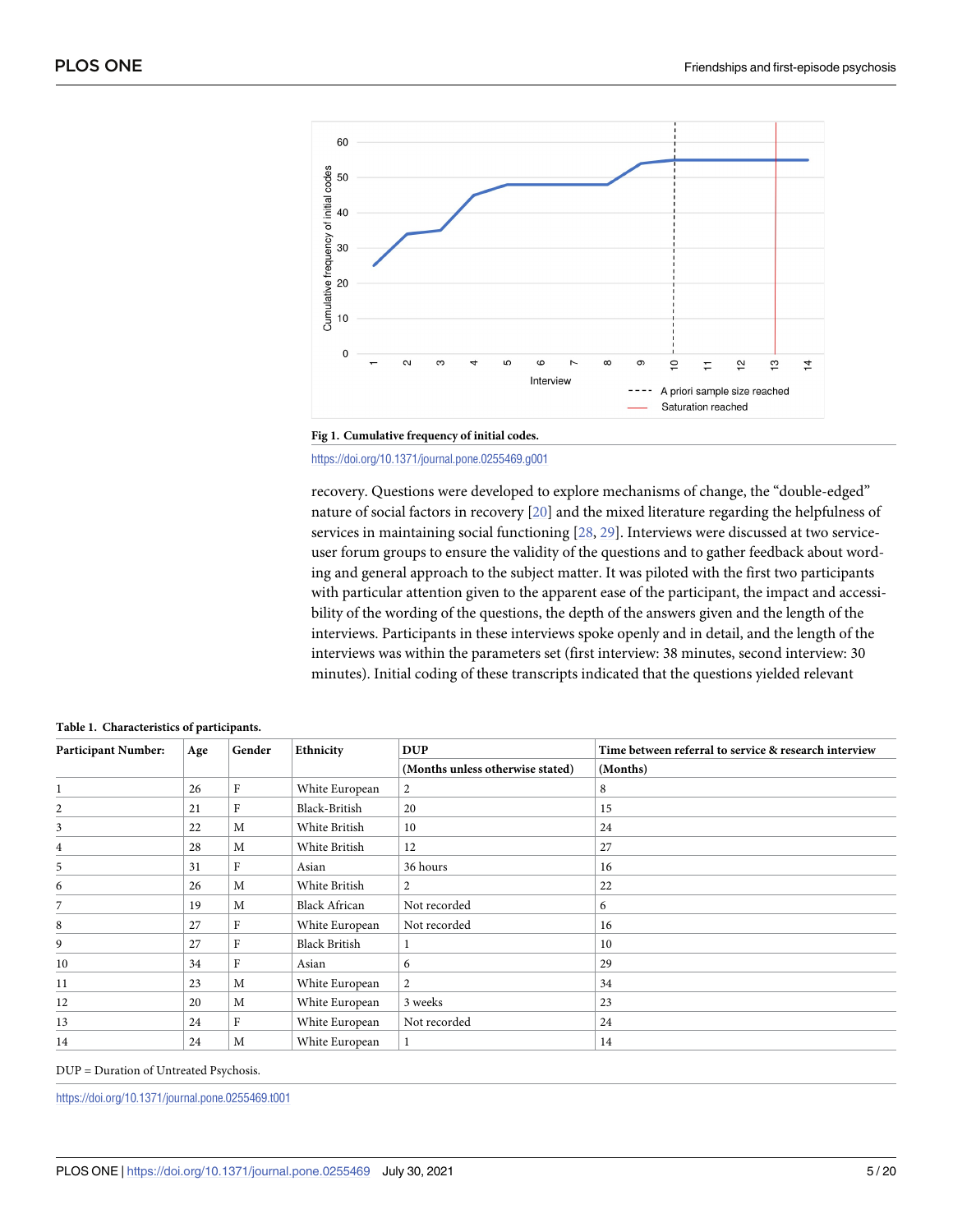<span id="page-5-0"></span>experiences and ideas (34 codes were initially identified, see S2 [Appendix](#page-16-0)). The interview schedule was considered to be successful in its aims and it was not modified.

The interview had four broad stages characterised by current friendships, pre-morbid friendships, the role of friendships in recovery and gaps in social connections / how services could help (see S3 [Appendix](#page-16-0) for full interview schedule).

The time spent in each section of the interview varied as the researcher was guided by the participant's responses. Thirteen out of 14 of the interviews lasted between 30 minutes and 45 minutes. One interview lasted just 15 minutes as the participant appeared reluctant to discuss their experiences. The (limited) data was still included in the analysis. All interviews were recorded on a digital voice recorder and transcribed by the researcher verbatim.

#### **Analysis**

Thematic analysis was conducted [\[30\]](#page-18-0) from an essentialist stance and the intention in this study is to report participants' experiences, with the assumption that language used by participants directly reflects the meaning intended.

Analysis began with reading and re-reading of the transcripts. Initial ideas were annotated. Initial codes were generated systematically and data was collated under these codes electronically, using Microsoft Word documents. An 'inductive' approach was used (whereby we approached the data without preconceived themes and development of codes was driven by the data). Initial codes were labeled using key words or phrases from the data extracts.

The researchers and two colleagues were randomly allocated two transcripts to code to check that salient data had not been excluded or misinterpreted by the lead researcher and to reduce the impact of ordering effects (it is suggested that this is necessary to prevent a false sense of saturation that can emerge when interviews are coded sequentially and not re-visited [\[31\]](#page-18-0). Initial codes were reviewed (see S2 [Appendix](#page-16-0) for summary table of initial codes) and reduced from a total of 57 to 27 codes. The team began to group codes into potential themes and a draft thematic map was completed.

The lead researcher returned to the data, reviewed transcripts and identified instances of replication of meaning in the 27 codes and refined codes further, leading to the final number of 17 codes. The final 17 codes were systematically reviewed by the research team by returning to the transcripts of origin to ensure that data under each code had not been extrapolated from its original meaning. Themes were defined by the lead researcher and discussed with the research team to ensure that they represented the coded extracts accurately and that they worked in relation to the data set as a whole without overlap or replication of concepts. These were organised into a final thematic map with three broad domains and seven overall themes. The thematic map was discussed by the team to ensure that it meaningfully reflected the data and that interpretations of the data were explicit and specific. See S1 [Appendix](#page-16-0) for more detail about the process of analysis.

#### **Results**

The analysis highlighted three main domains of experience; 'friendship losses', 'friends during recovery' and 'moving on from here' and were characterised by a sense of change in friendships during the course of their illness. An overview of domains, themes and sub-themes is given in [Table](#page-6-0) 2.

Each theme and its' constituent sub-themes are discussed and illustrated with quotations from interview transcripts. The participant number of the source of each quotation is indicated.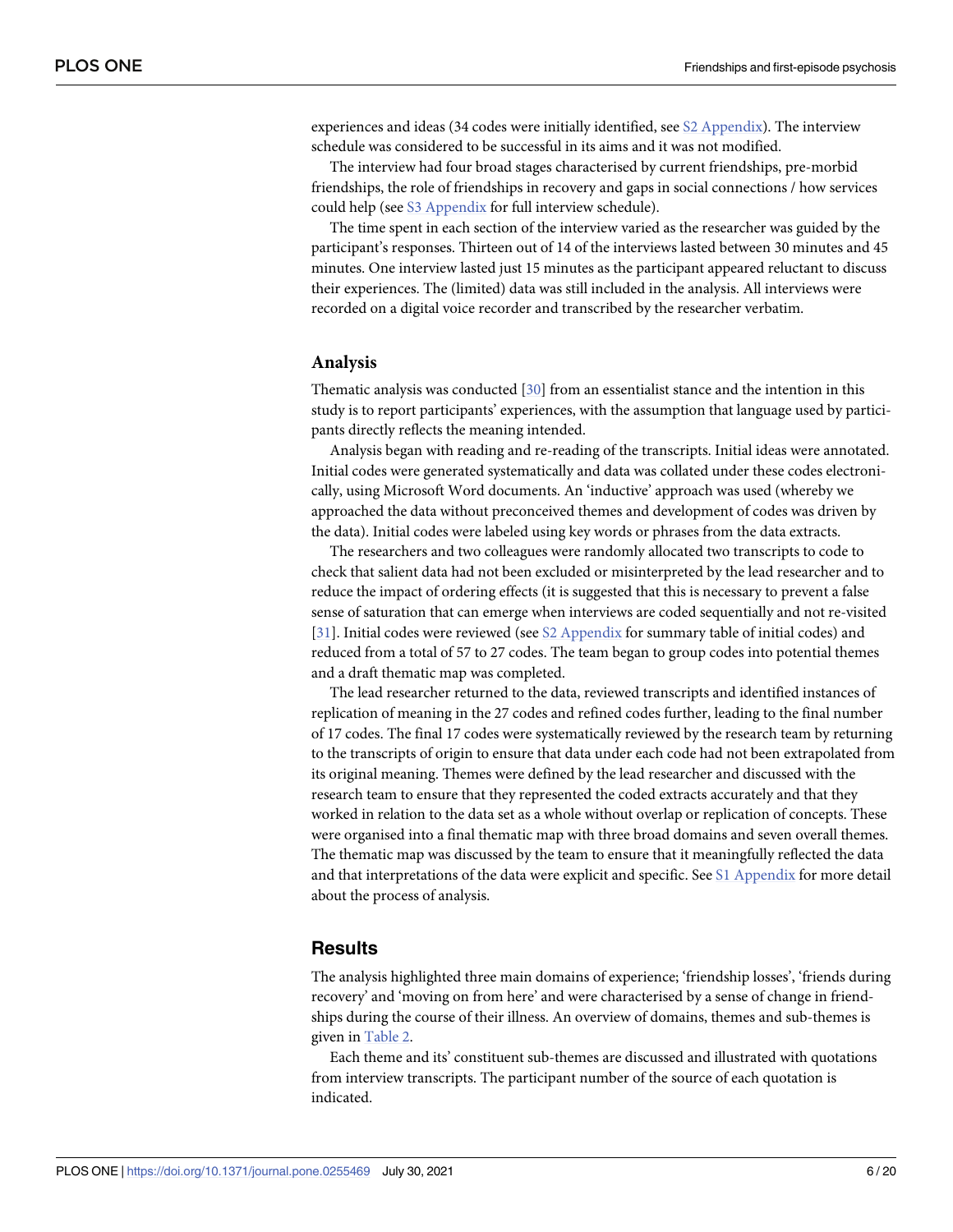| Domains                           | Themes                                                         | Sub-themes                                                                                                                                                                              |
|-----------------------------------|----------------------------------------------------------------|-----------------------------------------------------------------------------------------------------------------------------------------------------------------------------------------|
| Friendship losses                 | 1. Self stigma: Participant<br>directed loss of social contact | 1.1 Anxiety "I didn't want them to see any difference in me".<br>(Participant 1)                                                                                                        |
|                                   |                                                                | 1.2 Talking about illness "I didn't want to explain".<br>(Participant 4)                                                                                                                |
|                                   | 2. Symptoms ended friendships<br>as I knew them                | 2.1 Symptoms directly affected friendships: "I accused him<br>of doing things which I believed he did, but they weren't<br>true". (Participant 10)                                      |
|                                   |                                                                | 2.2 Rejection by others: "they're like 'there's something<br>wrong with you". (Participant 9)                                                                                           |
|                                   |                                                                | 2.3 Friends moved on: "I would have been more similar to<br>them if I hadn't been in hospital". (Participant 6)                                                                         |
|                                   | 3. Friendships incompatible with<br>recovery                   |                                                                                                                                                                                         |
| <b>Friends during</b><br>recovery | 4. Getting better: What can<br>friends do to help?             | 4.1 Everyday support and distraction: "I think what would<br>have helped was someone who could make you go out more.<br>just get things out of your mind for a while". (Participant 11) |
|                                   |                                                                | 4.2 Play a unique role: "it was good to have someone who<br>wasn't related to me and was just my friend". (Participant 5)                                                               |
|                                   | 5. Assessment of current social<br>situation                   | 5.1 Absence of romantic relationships: "I have got a gap; I<br>would like a man". (Participant 9)                                                                                       |
|                                   |                                                                | 5.2 Absence of shared history: "the place of old friends is<br>always different; you can never replace them". (Participant<br>13)                                                       |
|                                   |                                                                | 5.3 Feeling back to normal socially: "I've become confident<br>again, talking to people". (Participant 12)                                                                              |
|                                   |                                                                | 5.4 Friendships stronger and closer: "he showed me that he<br>was there for me". (Participant 2)                                                                                        |
| Moving on from<br>here            | 6. Making new friends                                          | 6.1 Conscious effort: "I'm practising meeting new people,<br>practising putting my barriers down". (Participant 9)                                                                      |
|                                   |                                                                | 6.2 Ego strengthening and reciprocity: "he stands on my<br>shoulders, I stand on his shoulders". (Participant 11)                                                                       |
|                                   |                                                                | 6.3 Getting life back on track: "First on my list is trying to<br>get a job, second is getting my flat sorted, third is start being<br>a bit more sociable". (Participant 4)            |
|                                   | 7. The role of services                                        | 7.1 Facilitate sharing of experiences: "it sort of relaxes you as<br>well to know you're not the only one". (Participant 10)                                                            |
|                                   |                                                                | 7.2 A need to step away from services: "I don't know if<br>people would really want them interfering in their<br>friendships". (Participant 6)                                          |

<span id="page-6-0"></span>

|  |  | Table 2. Overview of themes and sub-themes. |  |
|--|--|---------------------------------------------|--|
|--|--|---------------------------------------------|--|

<https://doi.org/10.1371/journal.pone.0255469.t002>

#### **Friendship losses**

**Theme 1: Self-stigma.** Ten out of the fourteen participants indicated that social contacts had been reduced because of their *anticipation* of a negative reaction from others. Participant experiences fall into two sub-themes.

*1*.*1 Anxiety*: *"I didn't want them to see any difference in me" (Participant 1)*. Seven participants described anxiety that their friends would notice changes in their personality or patterns of interacting. They described feeling different and had lower confidence in their ability to interact than they had before the onset of psychosis.

"If they wanted to go out I was worried that I wouldn't be the same person; I wouldn't be like *the joker anymore*.*" (Participant 7)*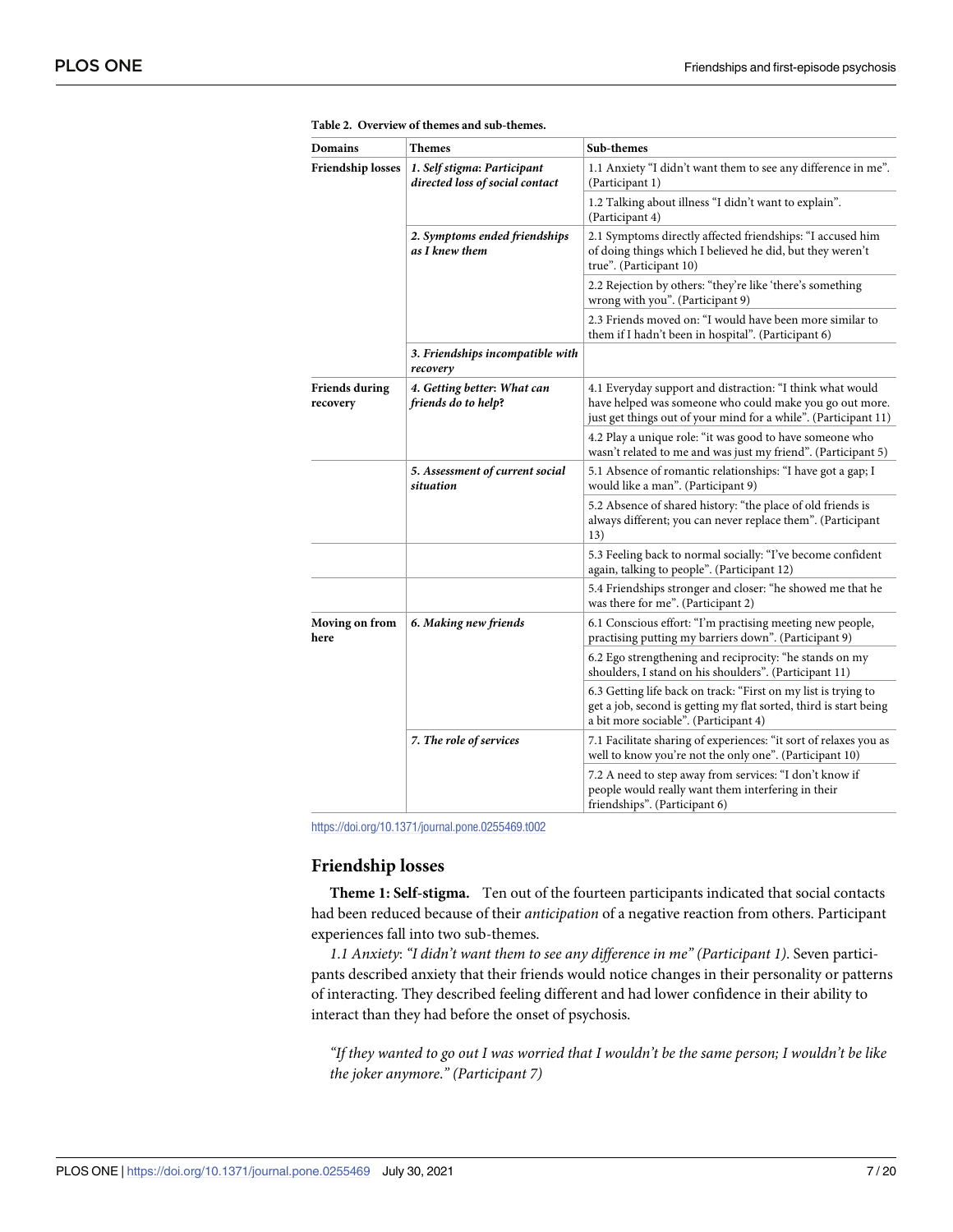There seemed to be a sense that it would not be possible to live up to friends' expectations of them and a difference in their general abilities would be noticed:

"I just felt that she's going to come and my house won't be tidy enough. It's too many little *things; food should be ready*, *and I won't be able to manage*.*" (Participant 10)*

Participants also indicated a concern that others would treat them differently, and that they would be placed in a different role within the relationship compared to before the psychosis:

"I feel like it's my friends used to call me 'Big [participant name]'. I used to like it, you know? I felt.. not powerful, powerful is not the word. I felt strong. I felt that I played a strong role. It *would make me feel really different now*. *(Participant 4)*

*1*.*2 Talking about the illness*: *"I didn't want to explain"*. *(Participant 4)*. Nine participants described a reluctance to see friends because they did not want to give an explanation for their "absence".

For most participants this was because of a fear of other people's reactions and the impact on their perception of the participant or their wider family.

*"I'm not speaking exactly what happened because I know that for the people it's sometimes a bit scary*, *so I don't want to scare them*.*" (Participant 1)*

For others it was because the process of talking about their experiences would contain an element of re-living a distressing time, which was too upsetting for them to confront.

"I don't like talking about it and when I do I get really upset and stuff like that so I don't like *talking to people*, *even friends*, *about what happened*, *what I went through"*. *(Participant 11)*

A small group of participants (four out of fourteen) described a different experience and were keen to talk to others openly about their experiences, to prevent relationships progressing on a 'false' basis.

"I wanted the truth to come out so that in the future if we get married, if he finds out he won't *leave me or he won't get angry at me*, *so I told him from the start" (Participant 13)*

**Theme two: 'Symptoms ended friendships as I knew them'.** Eleven participants described experiences of reduced social contact as a result of the explicit manifestation of both negative and positive symptoms.

*2*.*1 Symptoms directly affected friendships*: *"I accused him of doing things which I believed he did*, *but they weren't true"*. *(Participant 10)*. Nine participants described friends becoming integrated into their experience of their symptoms. For some this led to reduced contact as a result of fear:

*"When my mental problems started happening*, *I stopped being sociable with my friends*. *That's when I used to lock myself away and used to have bad dreams and bad nightmares*, *and my friends would be in some of my dreams and nightmares*.*" (Participant 4)*

For others, their behavioural reaction to their friends during their illness meant that relationships were damaged: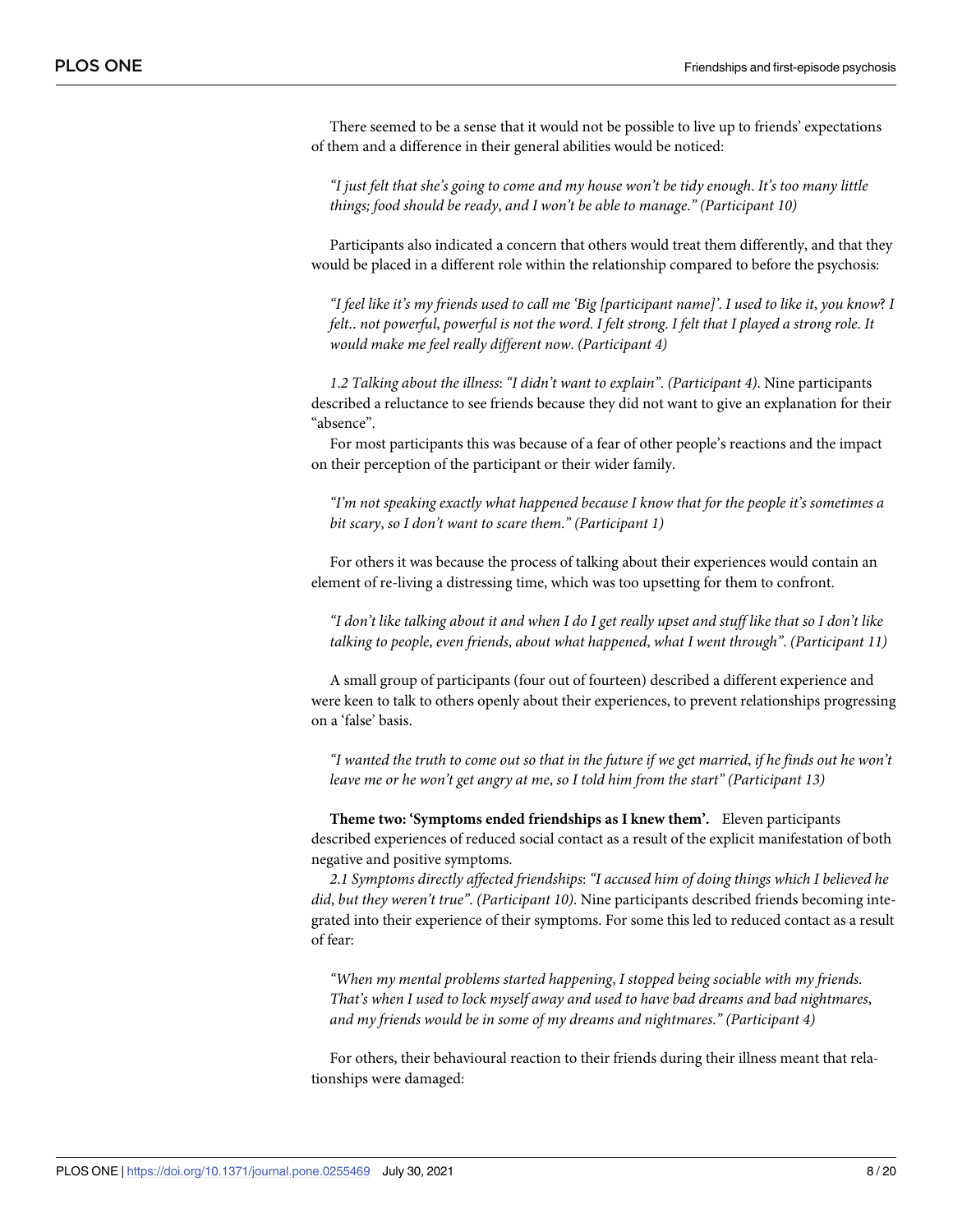"I think I lost them before I fell ill, or I was already ill but not diagnosed. I just . . . I was not *nice or polite to them anymore so we lost contact*.*" (Participant 10)*

*2*.*2 Rejection by others*: *"*‥*they're like 'there's something wrong with you'*.*" (Participant 9)*. Five participants interviewed described experiences of friends 'disowning' them as a result of "strange" or unusual behaviour during their illness:

".I went to see him and then over there I was acting really weird as well and I got arrested by the police over there. It was like a really small village and it, sort of, brought shame on them. . . .‥*they found out here in London*, *then they just stopped talking to me*.*" (Participant 14)*

2.3 Friends moved on: "I would have been more similar to them if I hadn't been in hospital". *(Participant 6)*. Six participants described an experience of stagnation during their illness, as symptoms forced a period of absence from 'normal life' while peers continued to progress with expected milestones. Participants seemed to indicate a sense of being left behind with less things in common with their friends than before their illness:

*"I feel especially now they*'*ve all got children that their priorities have changed" (Participant 5)*

Talking to old friends seemed to make participants' lack of progress more painful as it highlighted this period of stagnation:

"I didn't want to talk to them because I knew it would be all about going back to uni...it *would remind me of all the good times that I'm missing out on*.*" (Participant 7)*

**Theme three: Friendships incompatible with recovery: 'I don't need to miss them'.** Nine participants described making a conscious decision to distance themselves from friends in the interests of their recovery from psychosis:

"I need to stay away from friends that go out all the time, every weekend they get drunk and *pass out" (Participant 14)*.

For the majority of these participants this was related to drug and alcohol use in their social circles, which was perceived as a contributing factor to the onset of psychosis. Participants prioritised recovery over social contacts as it didn't seem possible to be involved with the same friends without drug and alcohol use beginning again.

"When I came out of the hospital the first thing I done was get some drink, which I shouldn't *have done*, *and went and sat up in my friend's house*‥ *And after that I haven't really seen them that much because I don't want to go up there and start drinking again*.*" (Participant 4)*

#### **Friends during recovery**

**Theme four: Getting better: What can friends do to help?.** Eight participants described a constructive role for friends during recovery from psychosis. Participant experiences straddle two sub-themes.

*4*.*1 Everyday support and distraction*: *"I think what would have helped was somebody who could make you go out more*‥*just get things out of your mind for a while"*. *(Participant 11)*.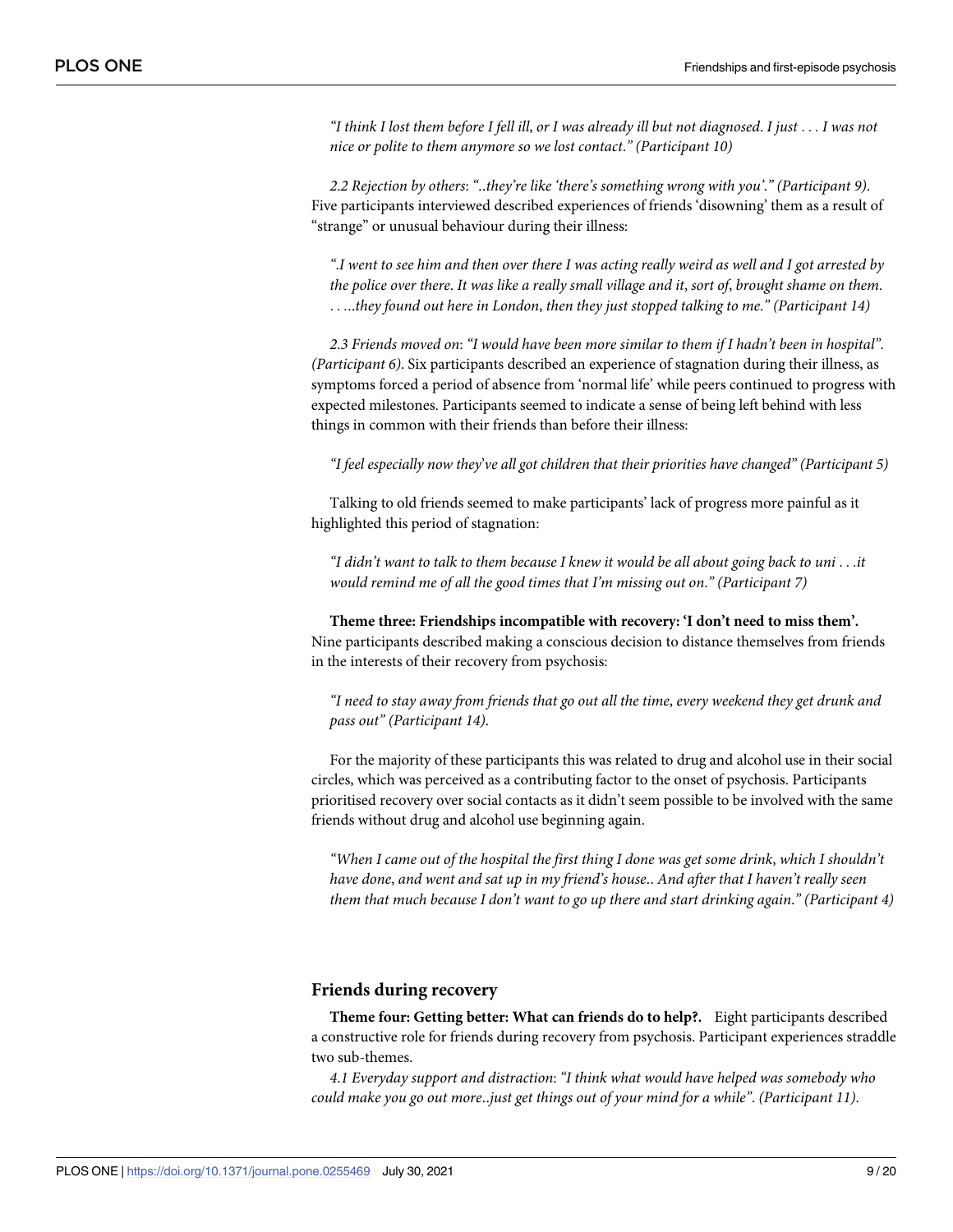Participants emphasised the importance of having friends around to distract from ruminating about the illness rather than focusing on or discussing illness-related experiences:

*"I think it would have helped me mentally*, *with my mind*, *just not thinking about problems*, *thinking about the bad all the time–negative*, *negative*, *negative*. *Instead of thinking about the positive things in life*, *the good things*, *the simple things in life*.*" (Participant 4)*

There was a shared idea that friends could provide support for participants to get back involved with everyday life, and to resume activities which might have been difficult to initiate alone:

*"You need someone to help you go out more*, *like go to the cinema*‥ *like play football*, *like someone who's a really close friend"*. *(Participant 11)*

4.2 Play a unique role: "it was good to have someone who wasn't.. related to me and was just *my friend"*. *(Participant 5)*. Participants experienced friendships differently to family relationships in the recovery process, which seemed to be related to a sense of less pressure or expectation:

"..my parents and my sister were always trying to tell me what to do . . . 'you should do this, *you should do that*, *you should think about talking to this person*, *you should think about doing that' and my friend was like 'do what you want*!*'*. *(Participant 5)*

**Theme five: Assessment of current social situation.** Half of the participants felt that there were significant deficiencies in their current social situations, while a further five participants described experiences of social contacts returning to their pre-illness state. Eight participants identified positive impacts of illness and recovery on relationships that had endured.

*5*.*1 Romantic relationships*: *"I have got a gap; I would like a man"*. *(Participant 9)*. Three participants specifically highlighted the wish for a romantic relationship, and the absence of this was directly attributed to experiences of illness:

*"Thoughts of like having a girlfriend have pretty much gone out of the window over the last couple of years since being in hospital*, *so that's something I definitely think about*.*" (Participant 6)*

There was also a sense that a romantic relationship might be important to moving on and progressing into adulthood, which might have been interrupted by psychotic illness:

*"You know like when you're young*, *like a teenager in school and you have a best friend you* know, that best friend, do you know what I mean? But as you get older it gets replaced with a *man*, *kind of thing*. *I haven't moved on to that bit yet*.*" (Participant 9)*

*5*.*2 Absence of shared history*: *"the place of old friends is always different*, *you can never replace them"*. *(Participant 13)*. Five participants highlighted the importance of a shared history and its contribution to a strong and reliable friendship. There was a sense that new friends (without a shared history) could not be fully trusted until some sort of hardship had been experienced (and weathered) together and so a sense of vulnerability prevailed:

"You don't really meet someone and you're like 'oh you're my friend'; it takes a lot of tests to *pass before you can say that person is a really good friend*.*" (Participant 2)*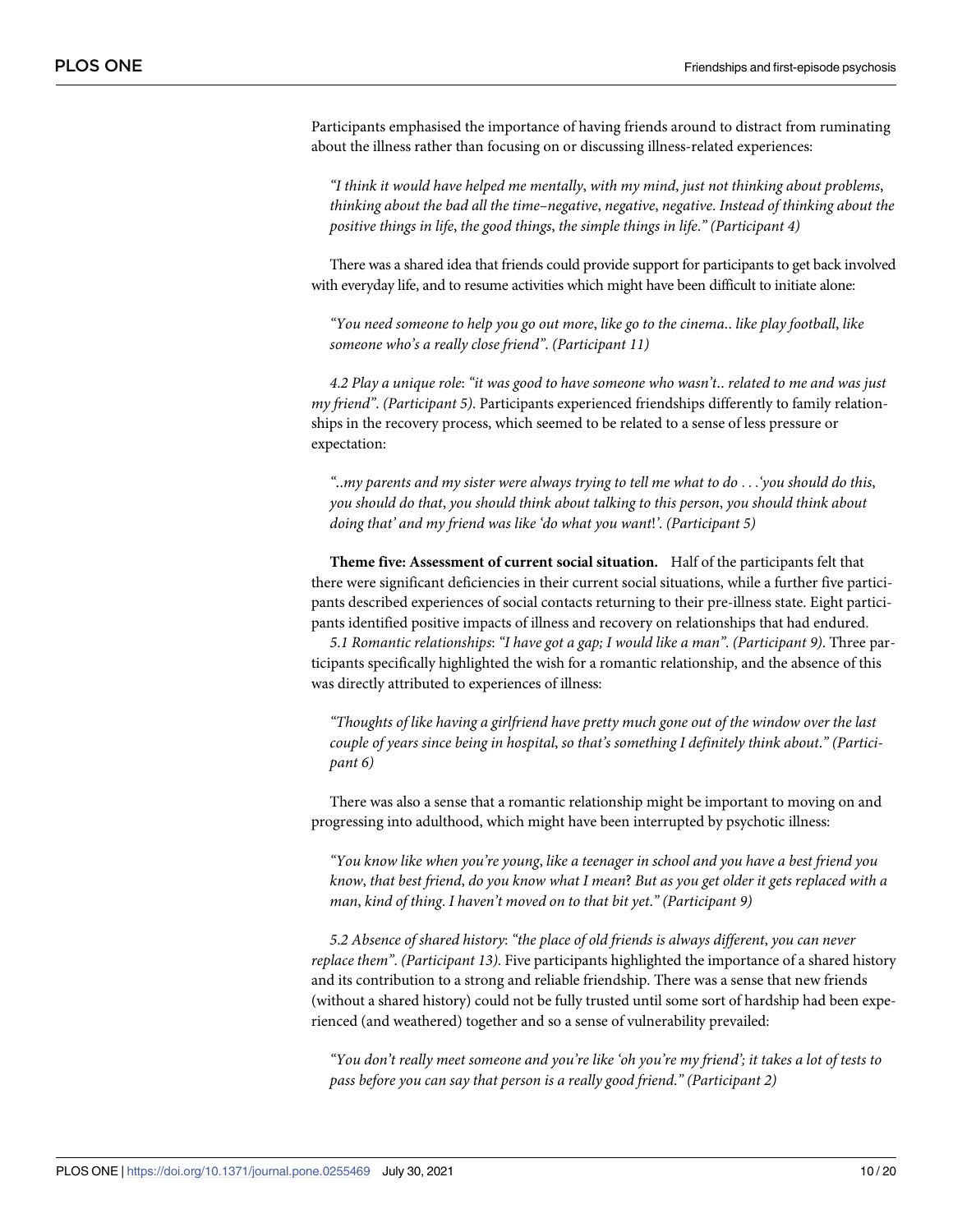For some participants this included experiencing the participant in an acute phase of illness, and there seemed to be an anxiety about this occurring and the potential impact on new friendships:

*"They are good friends and I like to go out with them and speak and everything but I'm not* sure if they would be there if I was ill again.  $\ldots$  Hopefully I will not have to realise that part of *the friendship*.*" (Participant 1)*.

*5*.*3 Feeling back to normal socially*: *"I've become confident again*, *talking to people" (Participant 12)*. Five participants described a return to 'normality', and after evaluating their current social situation appeared to be satisfied that there were no gaps or absences:

*"I feel much better than before* . . .*My head's in the right direction*. *I've got a balance now with my social life"*. *(Participant 11)*

"The friends that I have now are pretty much the same as the ones I had before I had my epi*sode*" *(Participant 5)*

*5*.*4 Friendships stronger and closer*: *"he showed me that he was there for me"*. *(Participant 2)*. Eight participants described experiences of stronger and closer relationships because of the support they received from their friends during their illness and recovery. This was strongly related to a sense that friends who remained in contact proved that they could be relied upon even in the most difficult of circumstances.

*"We've become much closer since the breakdown*‥ *She's just there all the time either to talk or* if I felt I didn't want to stay on my own or something. No, she was like there for me but not in *a way that was judgmental*.*" (Participant 9)*

#### **Moving on from here**

**Theme six: Making new friends.** Participants interviewed had strong views on making new friends and the role this might play in 'moving on' from their illness, but there was also a sense of personal responsibility for this process.

*6*.*1 Conscious effort*: *"I'm practising meeting new people*, *practising putting my barriers down"*. *(Participant 9)*. Nine participants described conscious efforts directed at making new social contacts and this seemed to extend beyond the initial phase of meeting new people:

". To give you a metaphor.  $\ldots$  It's like a tray with loads of glasses full of water and another tray on top of that and piling up and then you've got to keep like water in all of these trays but *you've got to walk and run and stuff like that*. *To keep the tray balanced it's like constant*, *something I've got to be constantly concentrating on*.*" (Participant 9)*

Participants described setbacks but emphasised the importance of carrying on despite any distress:

*it is an effort, it is effort and every time I get quite hurt, you know?" (Participant 8)*

*"[it takes] perseverance really*, *getting up in the morning and putting yourself in that situation*. The days that are bad, going 'ok, it's a bad day, just get on with it; scream and shout and cry *and it'll be better tomorrow*" (Participant 5)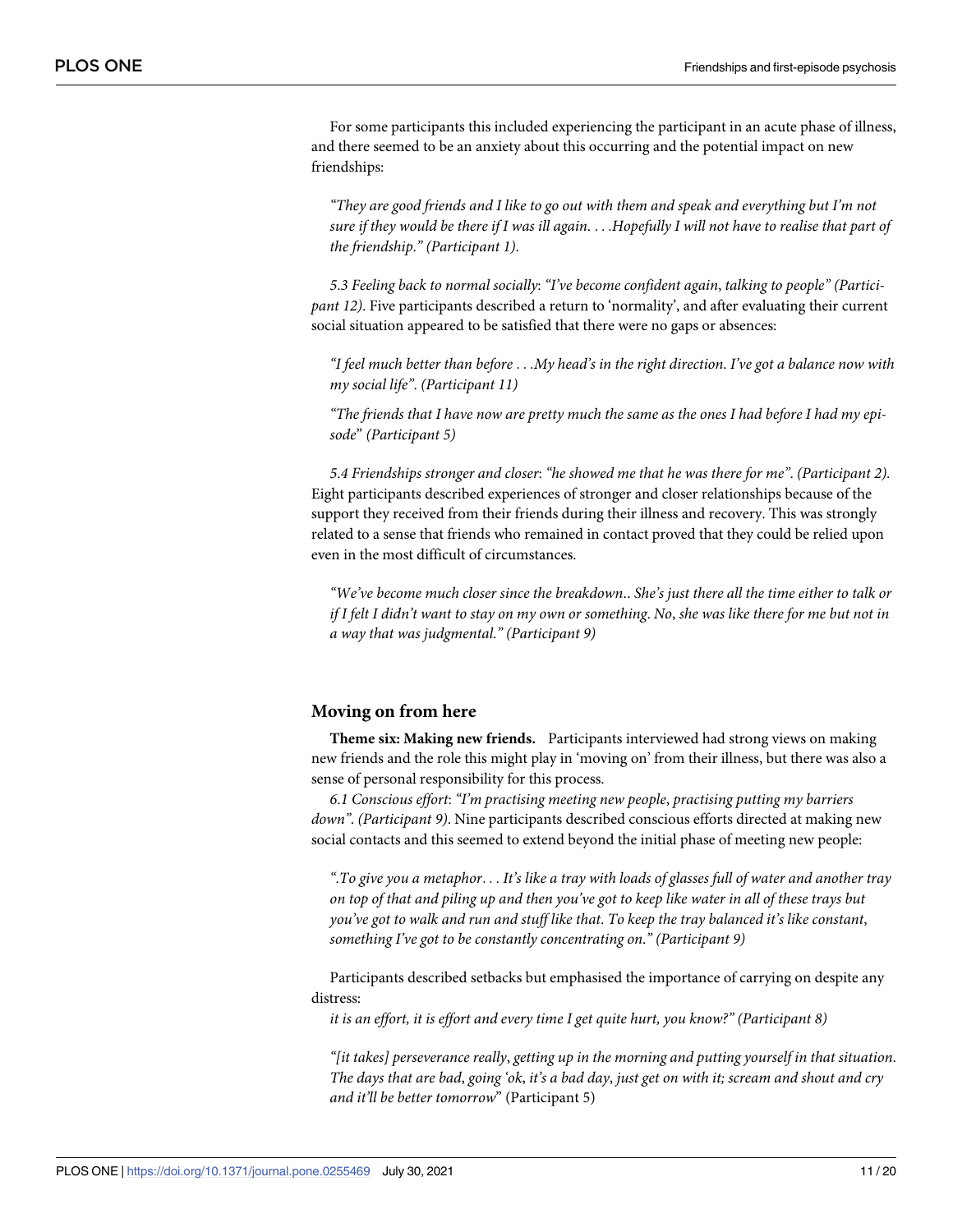*6*.*2 Ego strengthening and reciprocity*: *"he stands on my shoulders*, *I stand on his shoulders" (Participant 11)*. Ten participants highlighted the importance of friendships being reciprocal, allowing them to contribute something to the relationship and to feel valued:

if he needs any help at all, I would be willing to help him as much as he wants, as much as I...... *can*.*" (Participant 12)*

For some participants this had been lost in existing friendships and so was particularly important in new social contacts to allow ego strengthening and re-building of confidence:

"Maybe it would be nice to have somebody that I can sort of look out for as much as they'd *look out for me because I think that*, *my old friends*, ‥*They're probably looking out for me*, *in a way looking after me and sometimes I don't particularly like that because it makes you feel*‥ *I don't know*‥ *fragile*.*" (Participant 6)*

6.3 Getting life back on track: "First on my list is trying to get a job, second is getting my flat *sorted*, *third is start being a bit more sociable*.*"*. *(Participant 4)*. Five participants highlighted a desire to 'get life back on track', in terms of management of symptoms, housing, employment and/or education. For some participants this was perceived as integral to having the confidence to meet new friends and progress socially:

*"I think I'll become more independent and more*, *I think I'll feel more happier you know*, *in* myself, with myself. I don't need to say I live at home with my parents–I have my own apart*ment*, *would you like to come round and watch a DVD*‥*" (Participant 4)*

"I think I need to get my confidence back I think, but without having to be in contact with my *friends*. *It's like*, *maybe getting a job; my brother's telling me like door-to-door salesman job*. *He done it before and he was telling me it increased his confidence*.*" (Participant 7)*

For other participants, it was perceived that 'getting back on track' would be a logistical opportunity to meet new people rather than part of the emotional or symptomatic journey of recovery:

*"I'm thinking about applying to university to start next September so I think it all goes well then that'll be a good opportunity to meet new people*‥*" (Participant 6)*

*"Going to do a course*, *getting my own place*, *you know*, *stuff like that*. *I just wanted to do something to make new friends*.*" (Participant 11)*.

**Theme seven: The role of services.** All of the participants expressed views about the role of services in facilitating social recovery in terms of maintaining existing social contacts and developing new friendships. However, there was discrepancy both between and within participants in terms of the actual and potential helpfulness of organised intervention, represented in the following two sub-themes.

*7*.*1 Facilitate sharing of experiences with peers*: *"It sort of relaxes you as well to know you're not the only one"*. *(Participant 10)*. Twelve participants described the helpfulness of discussing experiences with others who had a shared experience of psychosis. For some participants this was achieved through contact with other patients during periods of hospitalisation or from attendance at groups provided by the service, and it seemed to be the sense of acceptance and a reduced sense of self-stigma and isolation that was helpful: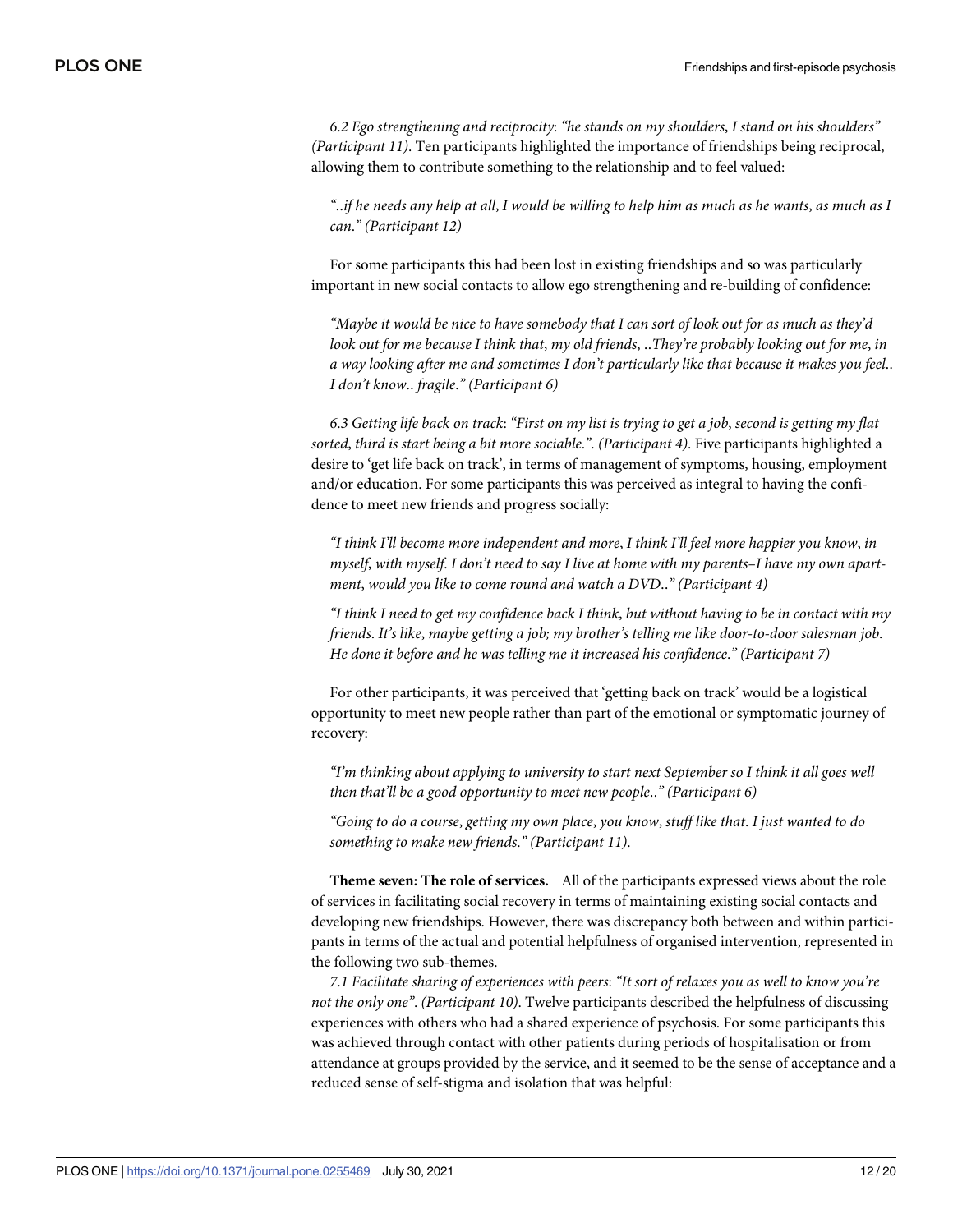*"I think partly you've got things in common with them and they're all kind of*, *trying to get past their problems and I think it's just nice to know there are other people who are experiencing the same things as you*.*" (Participant 6)*

Some participants felt that their wish to discuss experiences with peers had not been met by the services:

"Most of them just want to keep themselves to themselves. I know how it is.. I don't like to go *and hassle them*.*" (Participant 11)*

As a result of this participants described accessing other resources independently to meet the same need:

*"I spent a lot of time surfing the internet and mental health forums looking about what other people were posting about their experiences*‥ *There was something about hearing about other people's experiences*, *even if it was just on a computer through forums" (Participant 5)*

7.2 A need to step away from services: "I don't know if people would really want them interfer*ing in their friendships" (Participant 6)*. Five participants explicitly said that they would prefer to avoid service-led activities and rejected the opportunity to engage with other service-users. Interestingly, four of these participants had also identified a shared experience of psychosis helpful, but their rejection of services seemed to be because of wish to avoid re-visiting the distress of their experience:

*"I've*, *sort of*, *moved on–I don't want to be around people that remind me of what happened*.*" (Participant 14)*

*"Coming here is a reminder of what happened before*, *right*? *Psychosis and that*. *Coming here for the social thing reminds me of all the bad stuff that's happened*.*" (Participant 7)*

Nine participants expressed views that changes had to ultimately be made by the individual and that both formal and informal intervention from others may be helpful at the start but to a limited extent:

*"It's me now*. *I've had all this helping me*, *going badminton*, *museums*, *cinemas*, *playing pool*, *going bowling*, *doing everything*. *I've done all that and really enjoyed it*, *but I've realised that now it's time to get on with my life*.*" (Participant 4)*

# **Discussion**

#### **Summary of findings**

The reported findings demonstrated experiences of loss of social contacts as a result of first episode psychosis, resulting from either participants or friends withdrawing, and highlighted the intense effort and vulnerability involved in building new relationships for this client group. However, the picture was not entirely negative; the data illustrated the strengthening of existing relationships and participants identified a unique role for friends in the process of recovery. In fact, a small number of participants reported that the experience had not adversely affected social relationships over the long term. The data powerfully illustrated the determination of participants interviewed to rebuild relationships and the importance of developing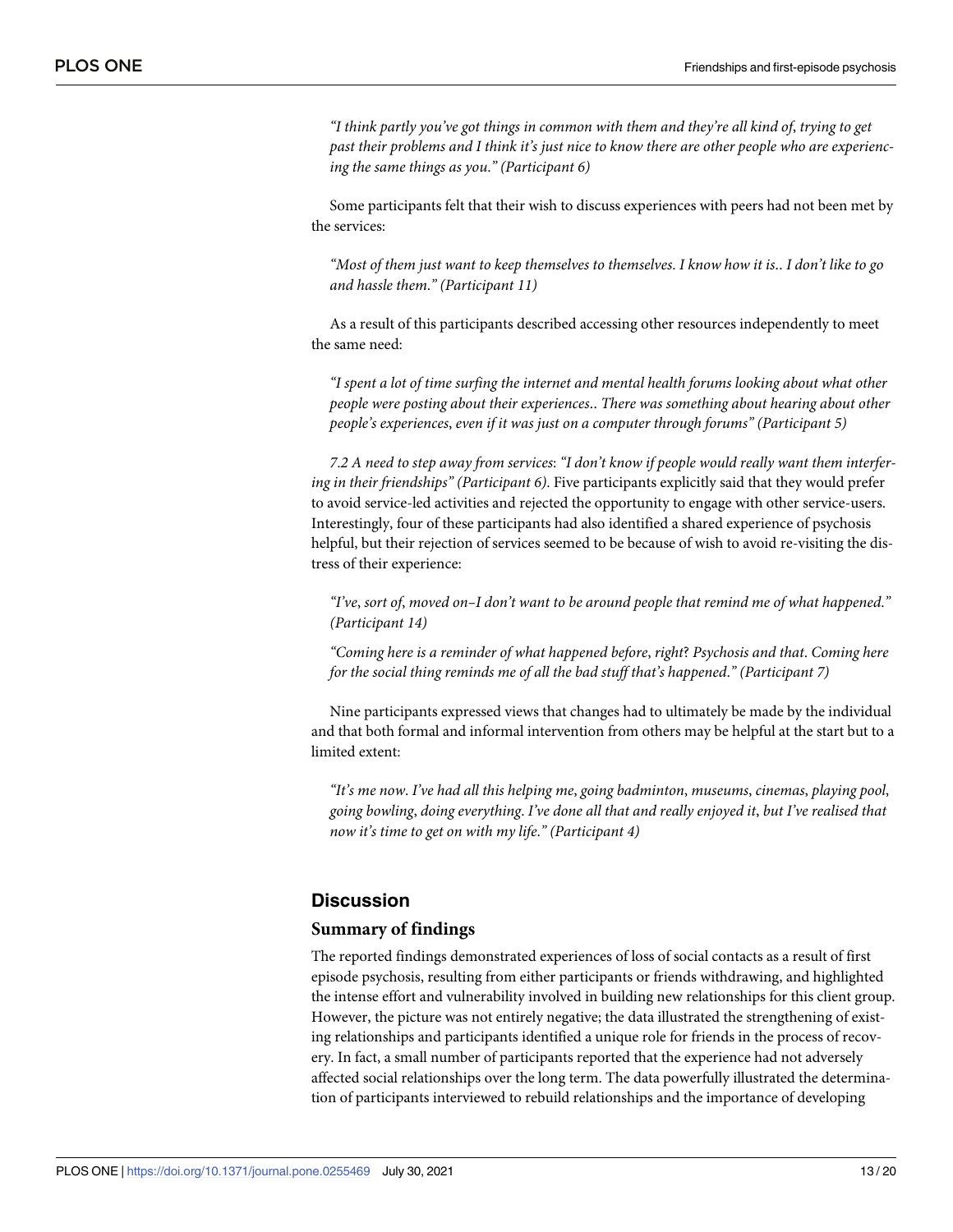<span id="page-13-0"></span>reciprocal relationships. While a role for services was identified in the facilitation of sharing experiences, participants also believed that the role of services was limited.

#### **Results in the context of the literature**

Research suggests that the 'other' can feel apprehensive about interacting with individuals following an episode of psychosis [\[10\]](#page-17-0), but the rate of actual rejections reported by participants is lower than expected from the stigma literature (for example, 9 out of 10 participants receiving secondary mental health care reported experiencing stigma, [[32](#page-18-0)]). There are several possible explanations for this. Participants who had withdrawn from social interactions may have successfully avoided this rejection (albeit with other negative consequences). Participants may have not reported instances of rejection because it felt painful or humiliating to do so. Alternatively, participants taking part in this research were asked to provide tangible examples of rejection from others, while the majority of the existing literature seems to ask stigmatised individuals about their experiences in a general way (and so may absorb the effect of self stigma) OR asks the general public (potential persecutors) about their hypothetical reaction to individuals with psychosis. Research by Phelan and Link [[9](#page-17-0)] found that people who reported more contact perceived people with mental illness as less dangerous than those who had little or no contact. It seems that the effect of stigma may be moderated by an established relationship with the other.

In terms of self-stigma, participants described a sense of anxiety that an altered self-presentation would be noticed by their friends or that they would have nothing to contribute to their friendships. Consequently their preference was to be isolated rather than to risk this happening. This is consistent with existing research that highlighted participants' beliefs that their illness is so repellent that it was necessary to withdraw [\[14\]](#page-17-0), with the unfortunate consequence of reducing self-esteem further and increasing social anxiety [\[33\]](#page-18-0). The reported success of Compassion Focused Therapy (CFT) (which focuses on reducing shame and increasing self-compassion) in reducing social marginalization [\[34\]](#page-18-0) further indicates the significant impact of self stigma.

As well as comparing the self pre- and post-morbidly, we found that participants compared themselves to their (mentally healthy) peers and concluded that they had been 'left behind'. The period of illness seemed to 'pause' progress through life stages, including education and training opportunities, romantic relationships, and having children. This is consistent with existing research that suggests a period of stagnation rather than a decline of existing function in the case of early-onset schizophrenia [[35](#page-18-0)]. Several participants identified this as a contributory factor towards reduced social contacts, as meeting with old friends forced acknowledgement of stagnation and (in some cases) missed opportunities. Knight et al. [[11](#page-17-0)] found that participants were unable to consider how their lives might have progressed without the illness because it was too painful.

The interviews raised several more idiosyncratic issues. Participants described peers becoming integrated in their experience of symptoms (for example, in hallucinations and delusions) and the loss of friendships as a result. Some participants became afraid of friends because they perceived them to be persecutory in some way and ended contact for self-preservation purposes, consistent with ideas regarding reducing stress [\[15,](#page-17-0) [16\]](#page-17-0). The consequences of such actions are mixed; while stress might be reduced, isolation is increased and social recovery becomes more difficult. Another mechanism was also apparent: participants were rejected by friends when accusations were made based on these hallucinations and delusions or when behaviour changed dramatically as a result of symptoms. In order to re-build these friendships it would be necessary to explain the behaviour by disclosing the experience of psychosis, which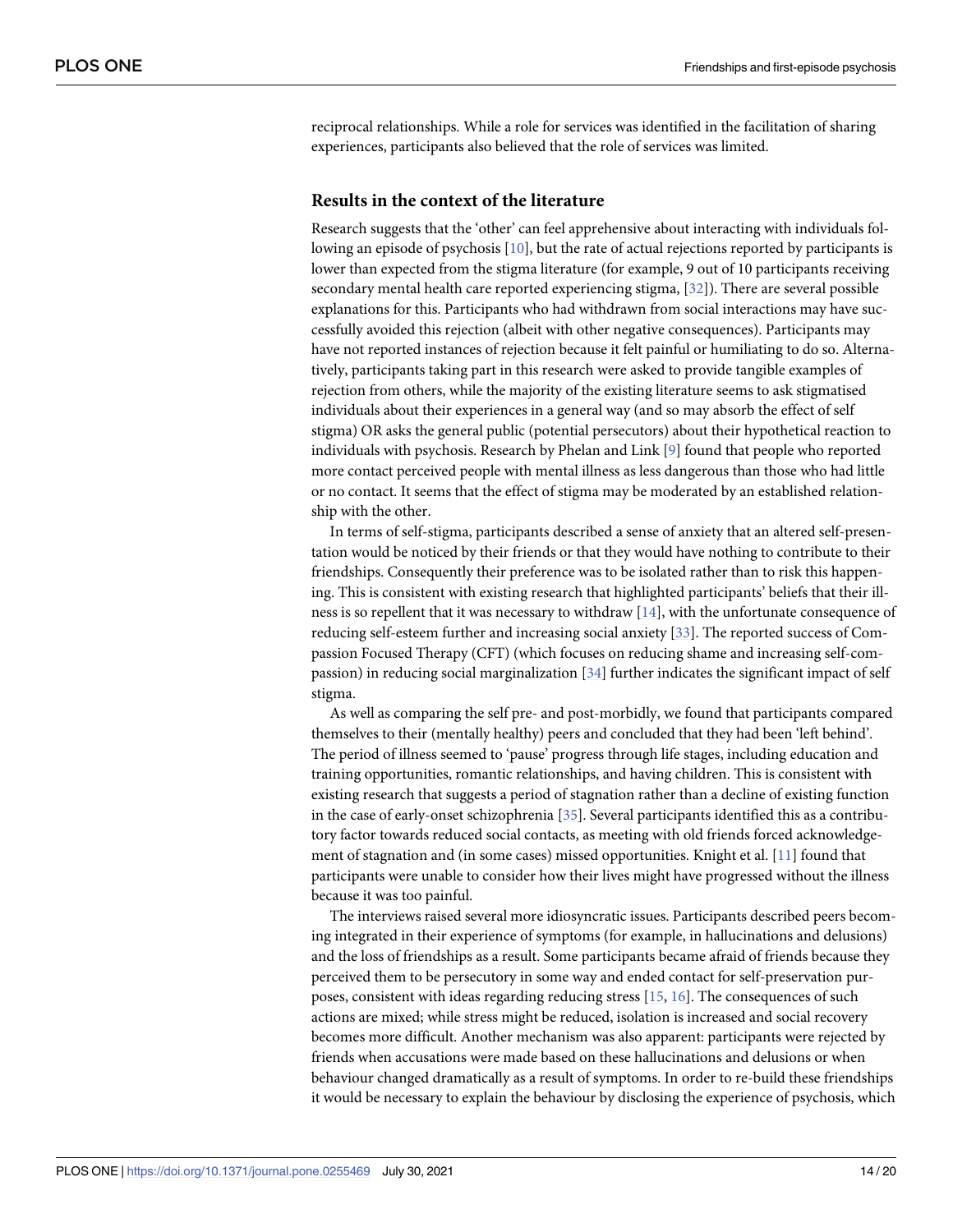<span id="page-14-0"></span>the majority of participants were reluctant to do. An emphasis on non-disclosure is also described by Green et al. [\[7](#page-17-0)]; participants with a wide range of mental health problems admitted that they were reluctant to disclose their illness because it might discredit them. McGlashen [\[36\]](#page-18-0) described the possibilities for managing an experience of psychosis as either 'sealing over' the experience by not talking or reflecting upon it and looking forward instead, versus integrating the experience into the life story and making sense of it. While there is no evidence to say which strategy is more effective long term, there is some evidence to suggest that sealing over might help reduce negative emotional states in the early phases of psychosis [[37](#page-18-0)].

Participants also described exiting friendships in order to avoid social drug and alcohol use. It seemed that participants didn't feel able to return to these social circles without resuming previous habits and so recovery was prioritised. It has been widely documented that cannabis use increases the likelihood of psychotic relapse (for example, [\[38\]](#page-18-0)). It has also been noted that service-users may be more likely to reduce cannabis use over the early months of treatment as readiness to change is especially high [\[39\]](#page-18-0). The relationship between substance use and friendships is complex especially when one party stops misusing substances. Kirke [\[40\]](#page-18-0) carried out extensive peer network analysis and discovered that individuals made friends with people with similar substance misuse habits, but then the peer influence in the social circle maintained the substance misuse problem. Therefore, it is plausible that in order to break the cycle of misusing, maintaining factors (of which peers may be one) need to be removed.

When describing recovery, participants described a role for friends that was unique and could not be filled by family members. In particular participants highlighted pressure from family members and unsolicited advice regarding recovery. This is consistent with existing research that suggests that family relationships may be more intrusive (for example, [[41](#page-18-0), [42](#page-18-0)]) and may be complicated by feelings of guilt, shame and anger [\[43\]](#page-18-0).

In terms of aiding recovery, participants made sense of their friends' involvement as providing support and distraction. It seems that doing everyday activities (such as playing football) helped participants to re-build an identity outside of the illness, and the literature suggests that this is essential for recovery [[18](#page-17-0)]. Five participants reported feeling 'back to normal' socially, and had re-joined their pre-morbid social groups. Stigma did not seem to impact on these preestablished friendships.

Consistent with other research (for example, [\[44\]](#page-19-0)) two thirds of participants stressed an active intention to make friends despite the challenges this involved. Friendships with reciprocal roles and ego strengthening qualities were identified as important to ten participants, and this is consistent with literature regarding the formation of meaningful friendships [\[13\]](#page-17-0). These qualities were likely to be especially important to this population, as we know that individuals need to gain successes and pleasures in friendships in order to develop a sense of agency, vital for recovery [[15](#page-17-0)], [[45\]](#page-19-0)). Participants also identified progress in other areas of their life as a way to improve social contacts, such as getting a job, accessing further education and having their own home. Pitt et al. [\[19\]](#page-17-0) described a similar process of 'active participation in life' and its positive effect on social recovery, and several researchers have identified employment or training as an important step in improving social integration [\[20,](#page-17-0) [26,](#page-18-0) [42\]](#page-18-0)).

The data suggested that service-led activities may play a valuable role in the initial part of social recovery for some individuals, in terms of instilling hope and a sense of belonging, consistent with Davidson's [\[15\]](#page-17-0) ideas. Participants made sense of this effect in terms of linking with individuals with shared experience and reducing the perceived sense of stigma. Chadwick [\[46\]](#page-19-0) commented that service-led activities into the 'real world' are useful for widening outlook and making the transition from the patient sub-culture into everyday life.

However, there was some discrepancy both between and within participants' accounts of the usefulness of service-led activities. This is consistent with findings by Knight et al. [[11](#page-17-0)],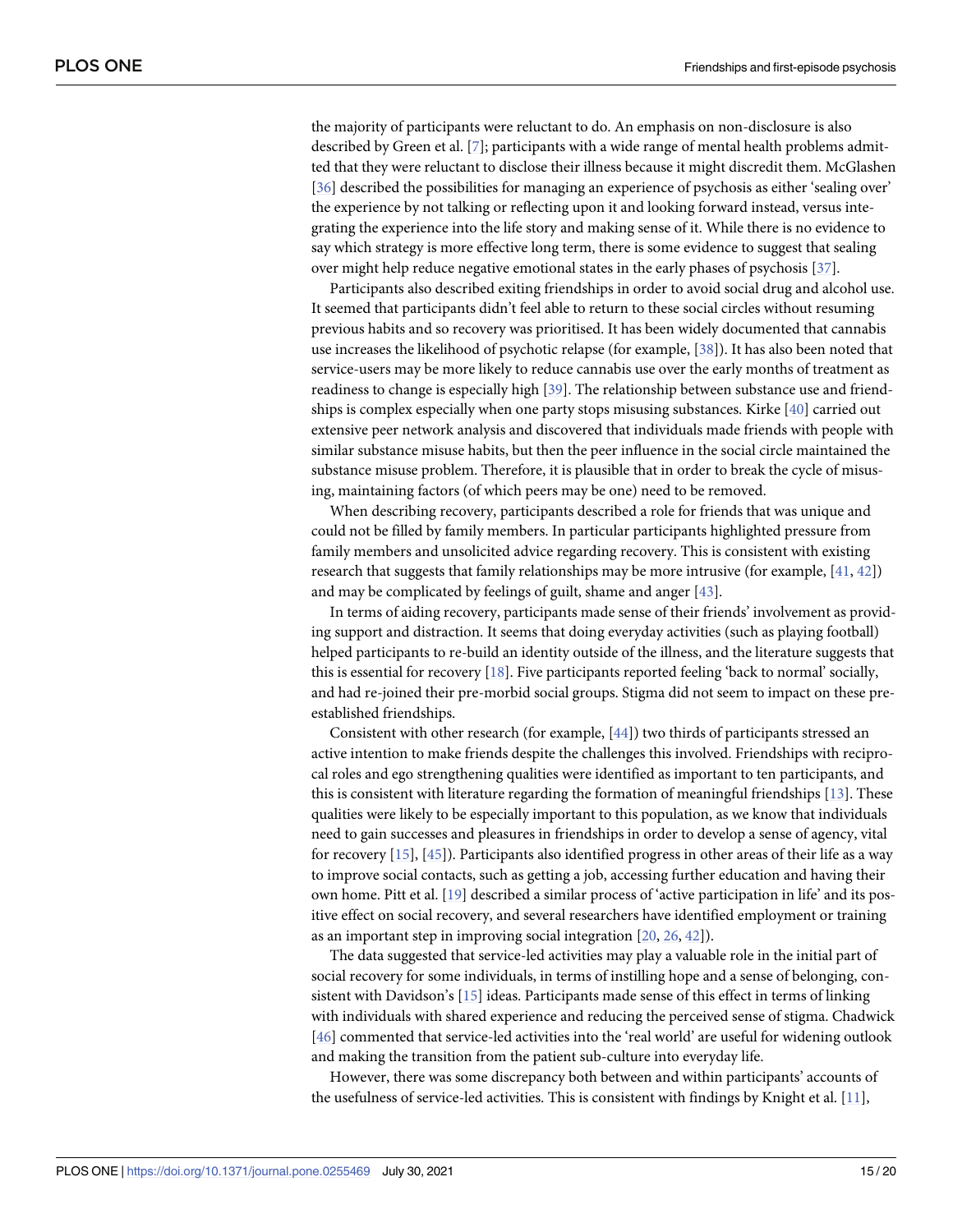<span id="page-15-0"></span>who described a struggle between finding somewhere to belong and keeping oneself separate from a group that doesn't have a positive identity. In addition, it is possible that service-led social activities are useful initially, but as symptoms improve participants need to move away from services to independently build social relationships. This allows them to move outside of the illness, which Deegan [\[18\]](#page-17-0) suggests is essential for overall recovery. It also prevents psychosis becoming part of their identity, a risk of service-led activities previously identified [\[42\]](#page-18-0).

#### **Limitations of the research**

Discrepancies in the data were noticed, both between and within participants' accounts. These were particularly stark in reference to disclosure of experiences to peers, and seem to highlight the difficulty participants themselves had in trying to make sense of their experiences. As the average time between referral to the service and the research interview was 19 months, it is likely that participants were still in this process, if they were attempting it at all. The time delay between referral and research interview was set at six months in the inclusion criteria in an attempt to manage this effect but it may have been unsatisfactory. However, it was necessary to balance this with the effect of the time delay on memory. Asking participants to recall premorbid situations, the acute phase of their illness and the subsequent recovery period was open to influence from the clarity of their memory and emotional state both at the recalled point and in the interview and so is a possible source of discrepancy.

The Duration of Untreated Psychosis (DUP) was not known for all participants due to omissions in the case files. Research suggests that the length of DUP is specifically related to social support, particularly at the time of presentation for treatment [[47](#page-19-0)]. Furthermore, this has been proved to be independent of mediating factors such as a quicker approach to services when supported by friends and family [[47](#page-19-0), [48](#page-19-0)]. It would therefore be preferable to have gathered this information, possibly by participant-report if not recorded in client files.

#### **Future research**

This study raises questions for future research, including investigation of the effect of stigma on established social relationships where self-stigma has been controlled. In addition, it was clear that participants exited friendships where drug and alcohol habits would be detrimental to recovery and this was in the context of the early stages of treatment and high levels of motivation to change (for example, [\[39\]](#page-18-0)). Further investigation of this phenomenon would be beneficial; for example, could these decisions be made and followed through later in the course of the illness or is it this initial motivation burst that empowers? There is also scope to examine how the themes identified here are experienced by different groups in society; cultural background, age, gender and DUP may impact on social experiences following a first episode of psychosis and a mixed method approach with a larger sample would help to identify commonalities.

#### **Clinical and policy implications**

This study along with existing research [\[3\]](#page-17-0) indicates a need for a socially focused early intervention for people experiencing psychosis, because of the powerful impact interpersonal relationships can have on recovery [\[6\]](#page-17-0). Our findings suggest that this needs to be person-centered and responsive to the person's stage in recovery and needs to reflect their understanding of the role of social relationships both within their illness and in their onward recovery. Therapeutic modalities and intervention programs focusing on cognition may be helpful to address selfstigma (for example, through the mechanism of increased self-compassion [\[34\]](#page-18-0)), perception of strengths (which allow reciprocity in relationships) and social appraisals (for example, social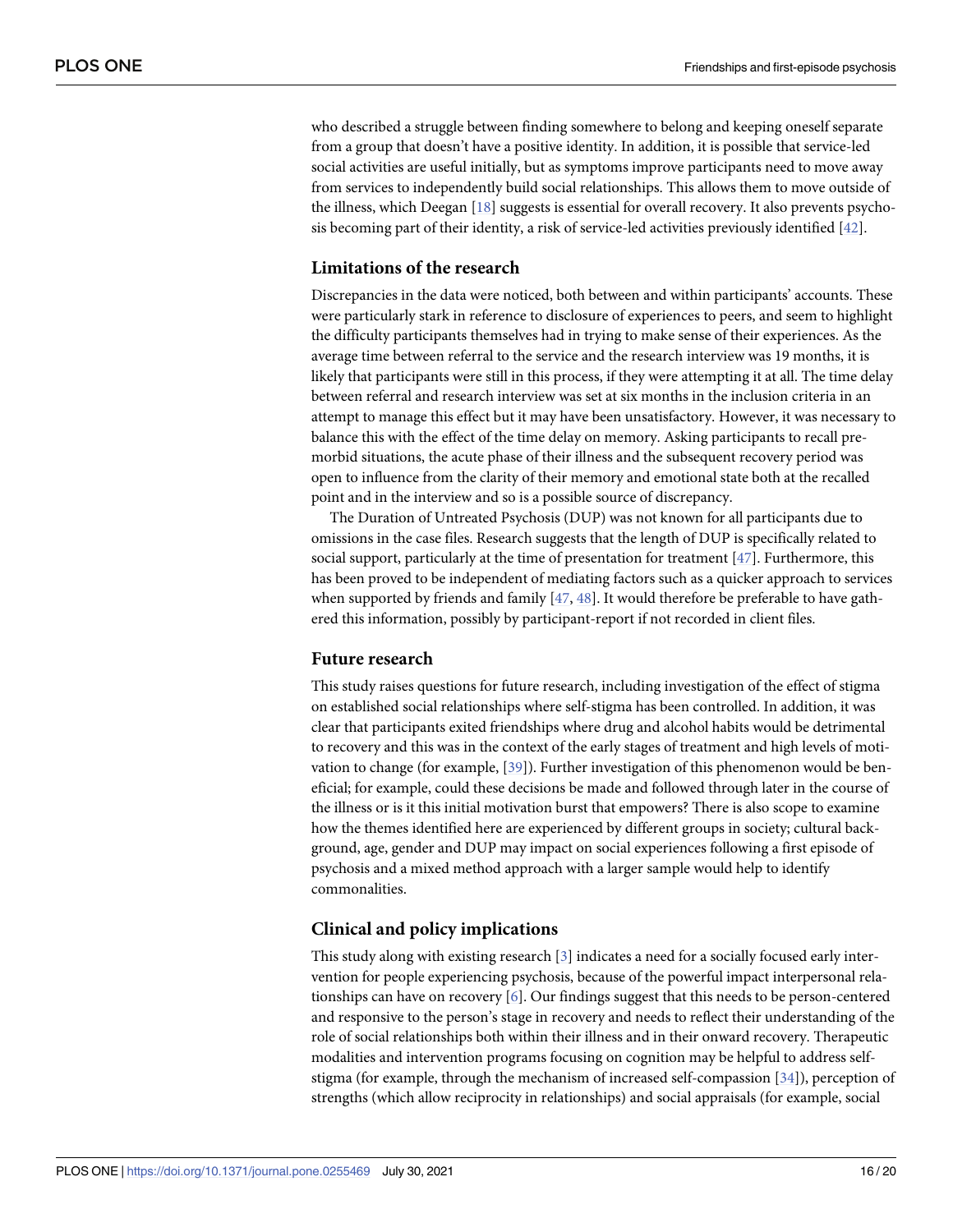<span id="page-16-0"></span>appraisals in the moment have been shown to have a significant impact on loneliness [\[49\]](#page-19-0). The offering of service-led activities to share experiences seems to be a helpful and resource-realistic component.

# **Conclusion**

This study provides insights into the experiences of young people attending an early intervention service and highlights the difficulties moving from social exclusion to inclusion and recovery. Results suggest that individuals who do not manage to maintain established friendships as a result of consequences of psychosis may need extra support to enhance their sense of belonging, hope and agency. Further research would be beneficial to explore how best to achieve this, with development of strategies to support people in maintaining previous friendships and establishing new ones a potential need. Enhancement of peer support and of service provision by people with personal experience of psychosis and of recovery may be valuable. The data also suggests that support accessing training, employment and accommodation may increase opportunities for social successes and improved confidence.

# **Supporting information**

**S1 [File.](http://www.plosone.org/article/fetchSingleRepresentation.action?uri=info:doi/10.1371/journal.pone.0255469.s001) Transcripts of interviews.**

(ZIP)

**S1 [Appendix](http://www.plosone.org/article/fetchSingleRepresentation.action?uri=info:doi/10.1371/journal.pone.0255469.s002). Flowchart illustrating the process of analysis and evaluation of saturation.** (DOCX)

**S2 [Appendix](http://www.plosone.org/article/fetchSingleRepresentation.action?uri=info:doi/10.1371/journal.pone.0255469.s003). Summary tables of initial codes.** (DOCX)

**S3 [Appendix](http://www.plosone.org/article/fetchSingleRepresentation.action?uri=info:doi/10.1371/journal.pone.0255469.s004). Interview schedule.** (DOCX)

# **Author Contributions**

**Conceptualization:** Catherine Huckle, Sonia Johnson.

**Data curation:** Catherine Huckle.

**Formal analysis:** Catherine Huckle, Frederike Lemmel, Sonia Johnson.

**Investigation:** Catherine Huckle.

**Methodology:** Catherine Huckle, Sonia Johnson.

**Project administration:** Catherine Huckle.

**Resources:** Catherine Huckle.

**Supervision:** Sonia Johnson.

**Writing – original draft:** Catherine Huckle.

**Writing – review & editing:** Catherine Huckle, Frederike Lemmel, Sonia Johnson.

### **References**

**[1](#page-1-0).** Monroe S.M. Social support and disorder: Toward an untangling of cause and effect. American Journal of Community Psychology. 1983; 11 (1): 81–97. <https://doi.org/10.1007/BF00898420> PMID: [6837533](http://www.ncbi.nlm.nih.gov/pubmed/6837533)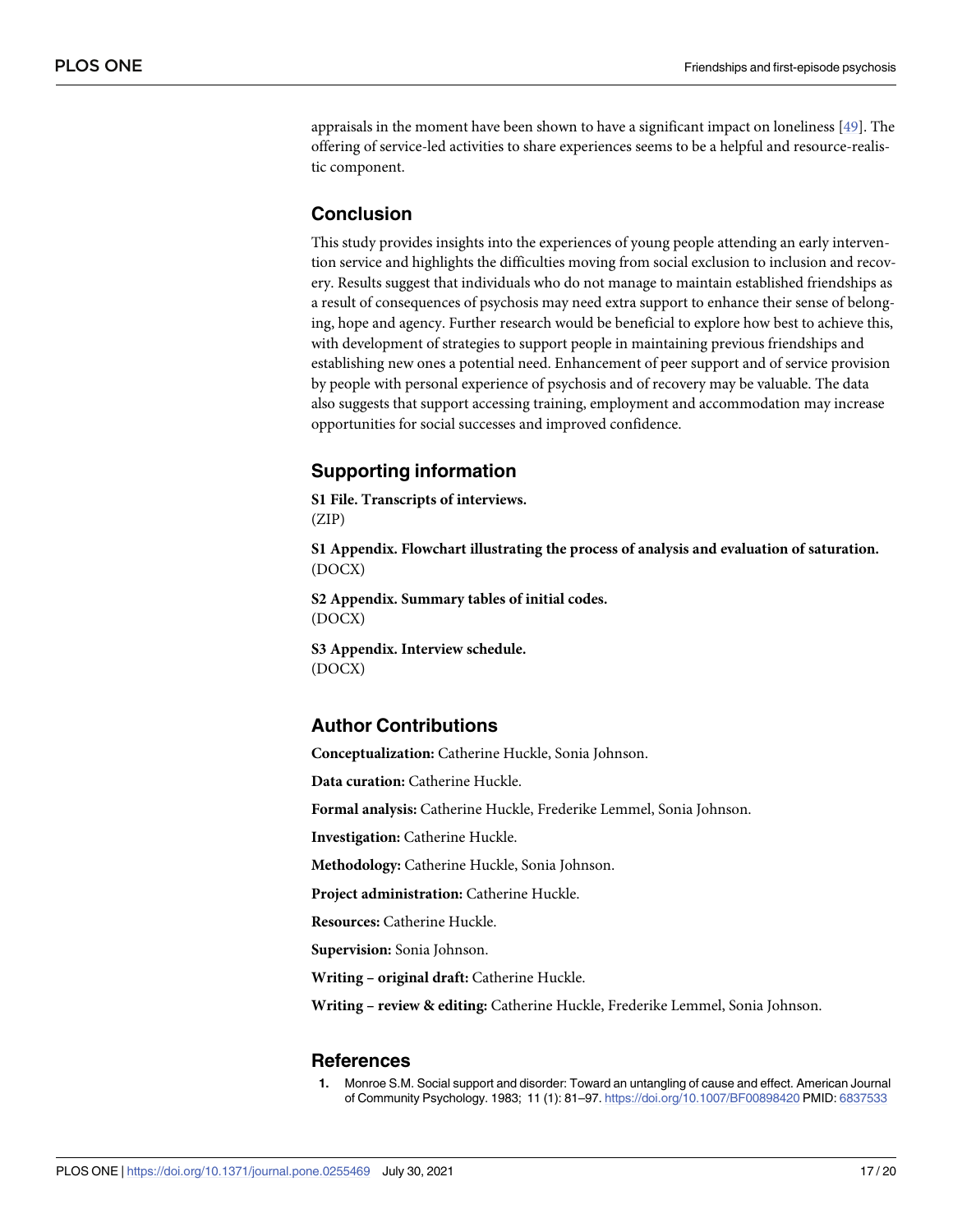- <span id="page-17-0"></span>**[2](#page-1-0).** Sündermann O., Onwumere J., Kane F., Morgan C. & Kuipers E. Social networks and support in firstepisode psychosis: exploring the role of loneliness and anxiety. Social Psychiatry and Psychiatric Epidemiology. 2014; 49: 359–366. <https://doi.org/10.1007/s00127-013-0754-3> PMID: [23955376](http://www.ncbi.nlm.nih.gov/pubmed/23955376)
- **[3](#page-1-0).** Palumbo C., Volpe U., Matanov A., Priebe S. & Giacco D. Social networks of patients with psychosis: a systematic review. BMC Research Notes. 2015; 560 (8). <https://doi.org/10.1186/s13104-015-1528-7> PMID: [26459046](http://www.ncbi.nlm.nih.gov/pubmed/26459046)
- **[4](#page-1-0).** Gayer-Anderson C. & Morgan C. Social networks, support and early psychosis: a systematic review. Epidemiol Psychiatr Sci. 2013; 22 (2): 131–146. <https://doi.org/10.1017/S2045796012000406> PMID: [22831843](http://www.ncbi.nlm.nih.gov/pubmed/22831843)
- **[5](#page-1-0).** Robustelli B.L., Newberry R.E., Whisman M.A., Mittal V.A. Social relationships in young adults at ultra high risk for psychosis. Psychiatry Research. 2017; 247: 345–351. [https://doi.org/10.1016/j.psychres.](https://doi.org/10.1016/j.psychres.2016.12.008) [2016.12.008](https://doi.org/10.1016/j.psychres.2016.12.008) PMID: [27987484](http://www.ncbi.nlm.nih.gov/pubmed/27987484)
- **[6](#page-1-0).** Bjornestad J. et al. "With a little help from my friends" social predictors of clinical recovery in first-episode psychosis. Psychiatry Research. 2017; 255: 209–214. [https://doi.org/10.1016/j.psychres.2017.](https://doi.org/10.1016/j.psychres.2017.05.041) [05.041](https://doi.org/10.1016/j.psychres.2017.05.041) PMID: [28578180](http://www.ncbi.nlm.nih.gov/pubmed/28578180)
- **[7](#page-1-0).** Green G., Hayes C., Dickinson D., Whittaker A., & Gilheany B. A mental health service users perspective on stigmatisation. Journal of Mental Health. 2003; 12 (3): 223–234.
- **[8](#page-1-0).** Lundberg B., Hansson L., Wentz E., & Bjorkman T. Stigma, discrimination, empowerment and social networks: A preliminary investigation of their influence on subjective quality of life in a Swedish sample. International Journal of Social Psychiatry. 2008; (54): 47–55.
- **[9](#page-1-0).** Phelan J.C. & Link B.G. Fear of people with mental illnesses: The role of personal and impersonal contact and exposure to threat or harm. Journal of Health and Social Behavior. 2004; 45 (1): 68–80. [https://](https://doi.org/10.1177/002214650404500105) [doi.org/10.1177/002214650404500105](https://doi.org/10.1177/002214650404500105) PMID: [15179908](http://www.ncbi.nlm.nih.gov/pubmed/15179908)
- **[10](#page-1-0).** Hayward P. & Bright J.A. Stigma and mental illness: A review and critique. Journal of Mental Health. 1997; 6 (4): 345–354.
- **[11](#page-1-0).** Knight M.T.D., Wykes T., & Hayward P. 'People don't understand': An investigation of stigma in schizophrenia using Interpretative Phenomenological Analysis (IPA). Journal of Mental Health. 2003; 12 (3): 209–222.
- **[12](#page-1-0).** Corrigan P.W. & Watson A.C. The paradox of self-stigma and mental illness. Clinical Psychology, Science and Practice. 2002; 9 (1): 35–53.
- **[13](#page-1-0).** Brehm S., Kassin S., & Fein S. Social Psychology. Boston: Houghton Mifflin Company; 1999.
- **[14](#page-1-0).** Padgett D., Henwood B., Abrams C., & Drake R. Social relationships among people who have experienced serious mental illness, substance abuse and homelessness: Implications for recovery. American Journal of Orthopsychiatry. 2008; 78 (3): 333–339. <https://doi.org/10.1037/a0014155> PMID: [19123752](http://www.ncbi.nlm.nih.gov/pubmed/19123752)
- **[15](#page-1-0).** Davidson L. Living outside mental illness: Qualitative studies of recovery in schizophrenia. New York University Press; 2003.
- **[16](#page-1-0).** Rofe Y. Stress and affiliation: A utility theory. Psychological Review. 1984; 91: 235–250.
- **[17](#page-1-0).** Bengtsson-Tops A. & Hansson L. Quantitative and qualitative aspects of the social network in schizophrenic patients living in the community. Relationship to sociodemographic characteristics and clinical factors and subjective quality of life. International Journal of Social Psychiatry. 2001; 47 (3): 67–77. <https://doi.org/10.1177/002076400104700307> PMID: [11589337](http://www.ncbi.nlm.nih.gov/pubmed/11589337)
- **[18](#page-2-0).** Deegan P.E. Recovering our sense of value after being labelled. Journal of Psychosocial Nursing. 1993; 31 (4): 7–11.
- **[19](#page-2-0).** Pitt L., Kilbride M., Nothard S., Welford M., & Morrison A.P. Researching recovery from psychosis: a user-led project. Psychiatric Bulletin. 2007; 31: 55–60.
- **[20](#page-2-0).** Mezzina R., Borg M., Marin I., Sells D., Topor A., & Davidson L. From participation to citizenship: How to regain a role, a status and a life in the process of recovery. American Journal of Psychiatric rehabilitation. 2006; 9: 39–61.
- **[21](#page-2-0).** Michalska da Rocha B., Rhodes S., Vasilopoulou E. & Hutton P. Loneliness in Psychosis: A Meta-analytical Review. Schizophrenia Bulletin. 2018; 44 (1): 114–125. <https://doi.org/10.1093/schbul/sbx036> PMID: [28369646](http://www.ncbi.nlm.nih.gov/pubmed/28369646)
- **[22](#page-2-0).** Mann F. et al. A life less loney: the state of the art in interventions to reduce loneliness in people with mental health problems. Social Psychiatry and Psychiatric Epidemiology. 2017; 52: 627–638. [https://](https://doi.org/10.1007/s00127-017-1392-y) [doi.org/10.1007/s00127-017-1392-y](https://doi.org/10.1007/s00127-017-1392-y) PMID: [28528389](http://www.ncbi.nlm.nih.gov/pubmed/28528389)
- **[23](#page-2-0).** Ma R., Mann F., Wang J., Lloyd-Evans B., Terhune J., Al-Shihabi A. et al. The effectiveness of interventions for reducing subjective and objective social isolation among people with mental health problems: a systematic review. Soc Psychiatry Psychiatr Epidemiolog. 2019; 55 (7): 839-876. [https://doi.org/10.](https://doi.org/10.1007/s00127-019-01800-z) [1007/s00127-019-01800-z](https://doi.org/10.1007/s00127-019-01800-z) PMID: [31741017](http://www.ncbi.nlm.nih.gov/pubmed/31741017)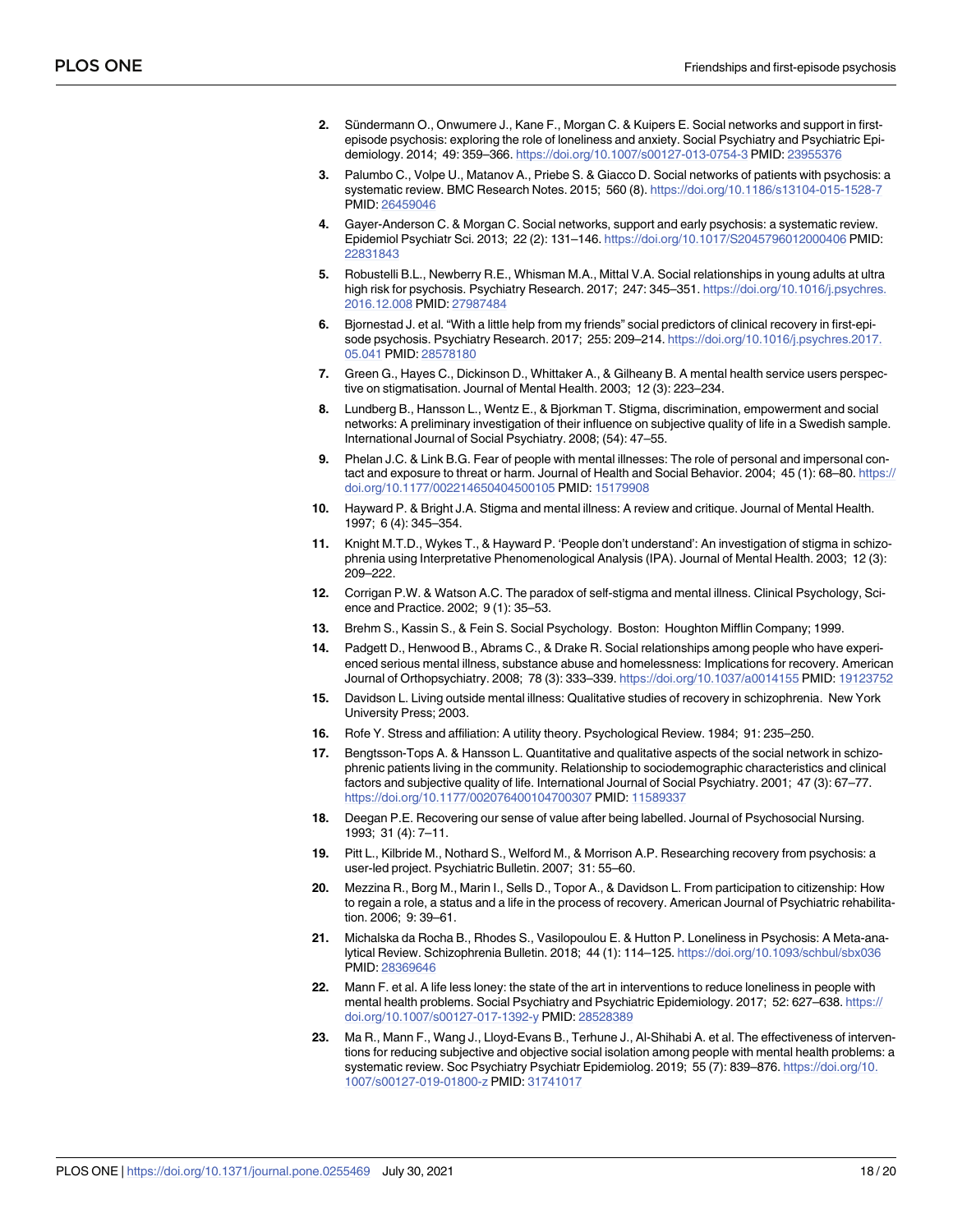- <span id="page-18-0"></span>**[24](#page-3-0).** Joffe H. & Yardley L. Content and thematic analysis. In Marks D. & Yardley L. (Eds). Research Methods for Clinical and Health Psychology. London: Sage Publications; 2004.
- **[25](#page-3-0).** Breitborde N.J.K., Srihari V.H., & Woods S.W. Review of the operational definition for first-episode psychosis. Early Interv Psychiatry, 2009; 3 (4): 259–265. [https://doi.org/10.1111/j.1751-7893.2009.00148.](https://doi.org/10.1111/j.1751-7893.2009.00148.x) [x](https://doi.org/10.1111/j.1751-7893.2009.00148.x) PMID: [22642728](http://www.ncbi.nlm.nih.gov/pubmed/22642728)
- **[26](#page-3-0).** Perry B.M., Taylor D., & Shaw S.K. "You've got to have a positive state of mind": An interpretative phenomenological analysis of hope and first episode psychosis. Journal of Mental Health. 2007; 16 (6): 781–793.
- **[27](#page-3-0).** Francis J., Johnstone M., Robertson C., Glidewell L., Entwistle V., Eccles M.P., et al. What is an adequate sample size? Operationalising data saturation for theory-based interview studies. Psychology and Health. 2010, 25 (10): 1229–1245. <https://doi.org/10.1080/08870440903194015> PMID: [20204937](http://www.ncbi.nlm.nih.gov/pubmed/20204937)
- **[28](#page-4-0).** Waldheter E.J., Penn D.L., Perkins D.O., Mueser K.T., Whaley Owens L. & Cook E. The Graduated Recovery Intervention Program for First Episode Psychosis: Treatment Development and Preliminary Data. Community Mental health Journal. 2008; 44: 443–455. [https://doi.org/10.1007/s10597-008-](https://doi.org/10.1007/s10597-008-9147-6) [9147-6](https://doi.org/10.1007/s10597-008-9147-6) PMID: [18516680](http://www.ncbi.nlm.nih.gov/pubmed/18516680)
- **[29](#page-4-0).** Coatsworth-Puspoky R., Forchuk C., & Ward-Griffin C. Peer support relationships: an unexplored interpersonal process in mental health. Journal of Psychiatric and Mental Health Nursing. 2006; 13: 490– 497. <https://doi.org/10.1111/j.1365-2850.2006.00970.x> PMID: [16965466](http://www.ncbi.nlm.nih.gov/pubmed/16965466)
- **[30](#page-5-0).** Braun V. & Clarke V. Using thematic analysis in psychology. Qualitative Research in Psychology. 2006; 3: 77–101.
- **[31](#page-5-0).** Constantinou C., Georgiou M., & Perdikogianni M. A comparative method for themes saturation (CoMeTS) in qualitative interviews. Qualitative Research. 2017; 17 (4): 1–18.
- **[32](#page-13-0).** Mind. Viewpoint survey of people receiving secondary mental health services supported under the Care Programme Approach; Institute of Psychiatry, King's College London and Rethink Mental Illness (published 2009). Retrieved from [http://www.mind.org.uk/news/5797\\_department\\_of\\_health\\_and\\_comic\\_](http://www.mind.org.uk/news/5797_department_of_health_and_comic_relief_commic_20m_to_tackle_mental_health_stigma_and_discrimination) [relief\\_commic\\_20m\\_to\\_tackle\\_mental\\_health\\_stigma\\_and\\_discrimination.](http://www.mind.org.uk/news/5797_department_of_health_and_comic_relief_commic_20m_to_tackle_mental_health_stigma_and_discrimination)
- **[33](#page-13-0).** Link B.G., Mirotznik J., & Cullen F.T. The effectiveness of stigma coping orientations: Can negative consequences of mental illness labelling be avoided? Journal of Health and Social Behavior. 1991; 32 (3): 302–320. PMID: [1940212](http://www.ncbi.nlm.nih.gov/pubmed/1940212)
- **[34](#page-13-0).** Braehler C., Gumley A., Harper J., Wallace S., Norrie J., & Gilbert P. Exploring change processes in compassion focused therapy in psychosis: Results of a feasibility randomized control trial. British Journal of Clinical Psychology. 2012; <https://doi.org/10.1002/jclp.21882> PMID: [22753093](http://www.ncbi.nlm.nih.gov/pubmed/22753093)
- **[35](#page-13-0).** Häfner H., Löffler W., Maurer K., Hambrecht M., & an der Heiden W. Depression, negative symptoms, social stagnation and social decline in the early course of schizophrenia. Acta Psychiatrica Scandinavia. 1999; 100: 105–118. <https://doi.org/10.1111/j.1600-0447.1999.tb10831.x> PMID: [10480196](http://www.ncbi.nlm.nih.gov/pubmed/10480196)
- **[36](#page-14-0).** McGlashen T.H. The chestnut lodge follow up study II: Long term outcome of schizophrenia and affective disorders. Archives of general psychiatry. 1984; 41: 586–681. [https://doi.org/10.1001/archpsyc.](https://doi.org/10.1001/archpsyc.1984.01790170060007) [1984.01790170060007](https://doi.org/10.1001/archpsyc.1984.01790170060007) PMID: [6732419](http://www.ncbi.nlm.nih.gov/pubmed/6732419)
- **[37](#page-14-0).** Jackson H., McGorry P., Henry L., Edwards J., Hulbert C., Harrigan S., et al. Cognitively oriented psychotherapy for early psychosis (COPE): A 1-year follow-up. British Journal of Clinical Psychology. 2001; 40 (1): 57–70. <https://doi.org/10.1348/014466501163481> PMID: [11317949](http://www.ncbi.nlm.nih.gov/pubmed/11317949)
- **[38](#page-14-0).** Crebbin K., Mitford E., Paxton R., & Turkington D. Drug and alcohol misuse in first episode psychosis: An observational study. Neuropsychiatric Disease and Treatment. 2008; 4 (2): 417–423. [https://doi.](https://doi.org/10.2147/ndt.s2178) [org/10.2147/ndt.s2178](https://doi.org/10.2147/ndt.s2178) PMID: [18728795](http://www.ncbi.nlm.nih.gov/pubmed/18728795)
- **[39](#page-14-0).** Hinton M., Edwards J., Elkins K., Harrigan S.M., Donovan K., Purcell R., et al. Reductions in cannabis and other illicit substance use between treatment entry and early recovery in patients with first-episode psychosis. Early Intervention in Psychiatry. 2007; 1: 259–266.
- **[40](#page-14-0).** Kirke D. M. Chain reactions in adolescents' cigarette, alcohol and drug use: similarity through peer influence or the patterning of ties in peer networks? Social Networks. 2004; 26: 3–28.
- **[41](#page-14-0).** Vaughn C.E. & Leff J.P. The influence of family and social factors on the course of psychiatric illness. A comparison of schizophrenic and depressed neurotic patients. British Journal of Psychiatry. 1976; 129: 125–137.
- **[42](#page-14-0).** Muller B., Nordt C., Lauber C., & Rossler W. Changes in social network diversity and perceived social support after psychiatric hospitalization: Results from a longitudinal study. International Journal of Social Psychiatry. 2007; 53: 564–575. <https://doi.org/10.1177/0020764007082344> PMID: [18181357](http://www.ncbi.nlm.nih.gov/pubmed/18181357)
- **[43](#page-14-0).** Topor A., Borg M., Mezzina R., Sells D., Marin I., & Davidson L. Others: The role of family, friends, and professionals in the recovery process. American Journal of Psychiatric Rehabilitation. 2006; 9: 17–37.